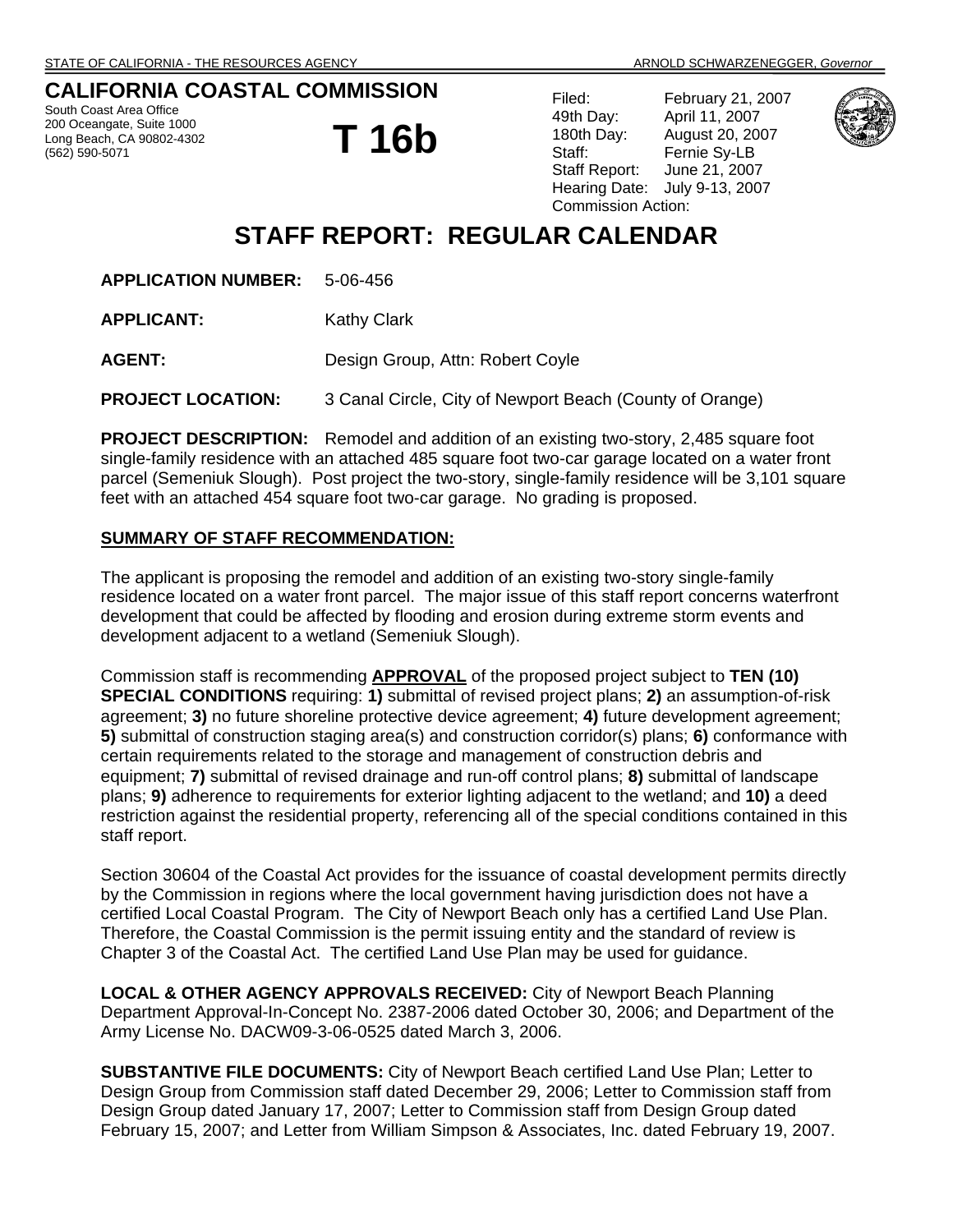5-06-456-[Clark] Regular Calendar Page 2 of 26

# **LIST OF EXHIBITS**

- 1. Location Map
- 2. Assessor Parcel Map
- 3. Site Plan/Limits of Addition
- 4. Proposed Floor Plans
- 5. Proposed Elevations
- 6. Stringline Plan

# **I. STAFF RECOMMENDATION, MOTION AND RESOLUTION OF APPROVAL**

**MOTION:** *I move that the Commission approve Coastal Development Permit No. 5-06- 456 pursuant to the staff recommendation.* 

## **STAFF RECOMMENDATION OF APPROVAL:**

Staff recommends a **YES** vote. Passage of this motion will result in approval of the permit as conditioned and adoption of the following resolution and findings. The motion passes only by affirmative vote of a majority of the Commissioners present.

## **RESOLUTION TO APPROVE THE PERMIT:**

The Commission hereby **APPROVES** a coastal development permit for the proposed development and adopts the findings set forth below on grounds that the development as conditioned will be in conformity with the policies of Chapter 3 of the Coastal Act and will not prejudice the ability of the local government having jurisdiction over the area to prepare a Local Coastal Program conforming to the provisions of Chapter 3. Approval of the permit complies with the California Environmental Quality Act because either 1) feasible mitigation measures and/or alternatives have been incorporated to substantially lessen any significant adverse effects of the development on the environment, or 2) there are no further feasible mitigation measures or alternatives that would substantially lessen any significant adverse impacts of the development on the environment.

# **II. STANDARD CONDITIONS**

- 1. Notice of Receipt and Acknowledgment. The permit is not valid and development shall not commence until a copy of the permit, signed by the permittees or authorized agent, acknowledging receipt of the permit and acceptance of the terms and conditions, is returned to the Commission office.
- 2. Expiration. If development has not commenced, the permit will expire two years from the date this permit is reported to the Commission. Development shall be pursued in a diligent manner and completed in a reasonable period of time. Application for extension of the permit must be made prior to the expiration date.
- 3. Interpretation. Any questions of intent or interpretation of any condition will be resolved by the Executive Director or the Commission.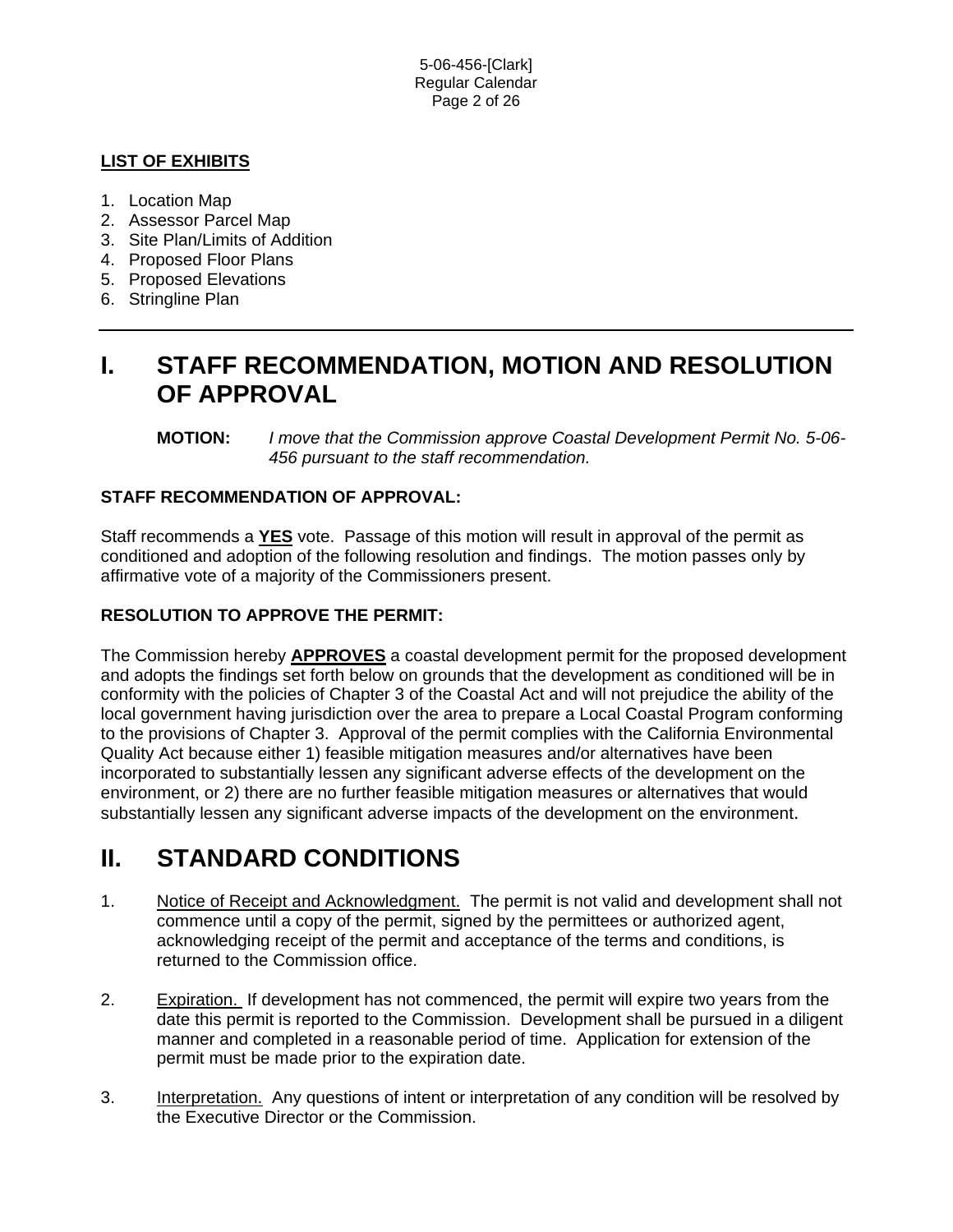#### 5-06-456-[Clark] Regular Calendar Page 3 of 26

- 4. Assignment. The permit may be assigned to any qualified person, provided assignee files with the Commission an affidavit accepting all terms and conditions of the permit.
- 5. Terms and Conditions Run with the Land. These terms and conditions shall be perpetual, and it is the intention of the Commission and the permittees to bind all future owners and possessors of the subject property to the terms and conditions.

# **III. SPECIAL CONDITIONS**

# **1. REVISED PROJECT PLANS**

- **A. PRIOR TO ISSUANCE OF THE COASTAL DEVELOPMENT PERMIT**, the applicant shall submit, for the Executive Director's review and approval, two (2) full size sets of revised project plans. These revised project plans shall be modified according to the following:
	- (1) The revised project plans shall demonstrate that the proposed project has been modified to conform to the "principal structure stringline" and the "accessory structure stringline", which are generally depicted on Exhibit #6 of the staff report dated June 21, 2007.
	- (2) The revised project plans shall identify the unpermitted rear patio deck and planter, steps leading to the slough, a small boat dock, and a large boat dock located in the ACOE property with shading and will label these items with the following: "These elements are not permitted by any coastal development permit."
- **B.** The permittee shall undertake the development authorized by the approved plans. Any proposed changes to the approved plans shall be reported to the Executive Director. No changes to the plans shall occur without a Coastal Commission approved amendment to this coastal development permit unless the Executive Director determines that no amendment is legally required.

# **2. ASSUMPTION OF RISK, WAIVER OF LIABILITY AND INDEMNITY**

By acceptance of this Permit, the applicant acknowledges and agrees (i) that the site may be subject to hazards from flooding and erosion; (ii) to assume the risks to the applicant and the property that is the subject of this permit of injury and damage from such hazards in connection with this permitted development; (iii) to unconditionally waive any claim of damage or liability against the Commission, its officers, agents, and employees for injury or damage from such hazards; and (iv) to indemnify and hold harmless the Commission, its officers, agents, and employees with respect to the Commission's approval of the project against any and all liability, claims, demands, damages, costs (including costs and fees incurred in defense of such claims), expenses, and amounts paid in settlement arising from any injury or damage due to such hazards.

# **3. NO FUTURE SHORELINE PROTECTIVE DEVICE**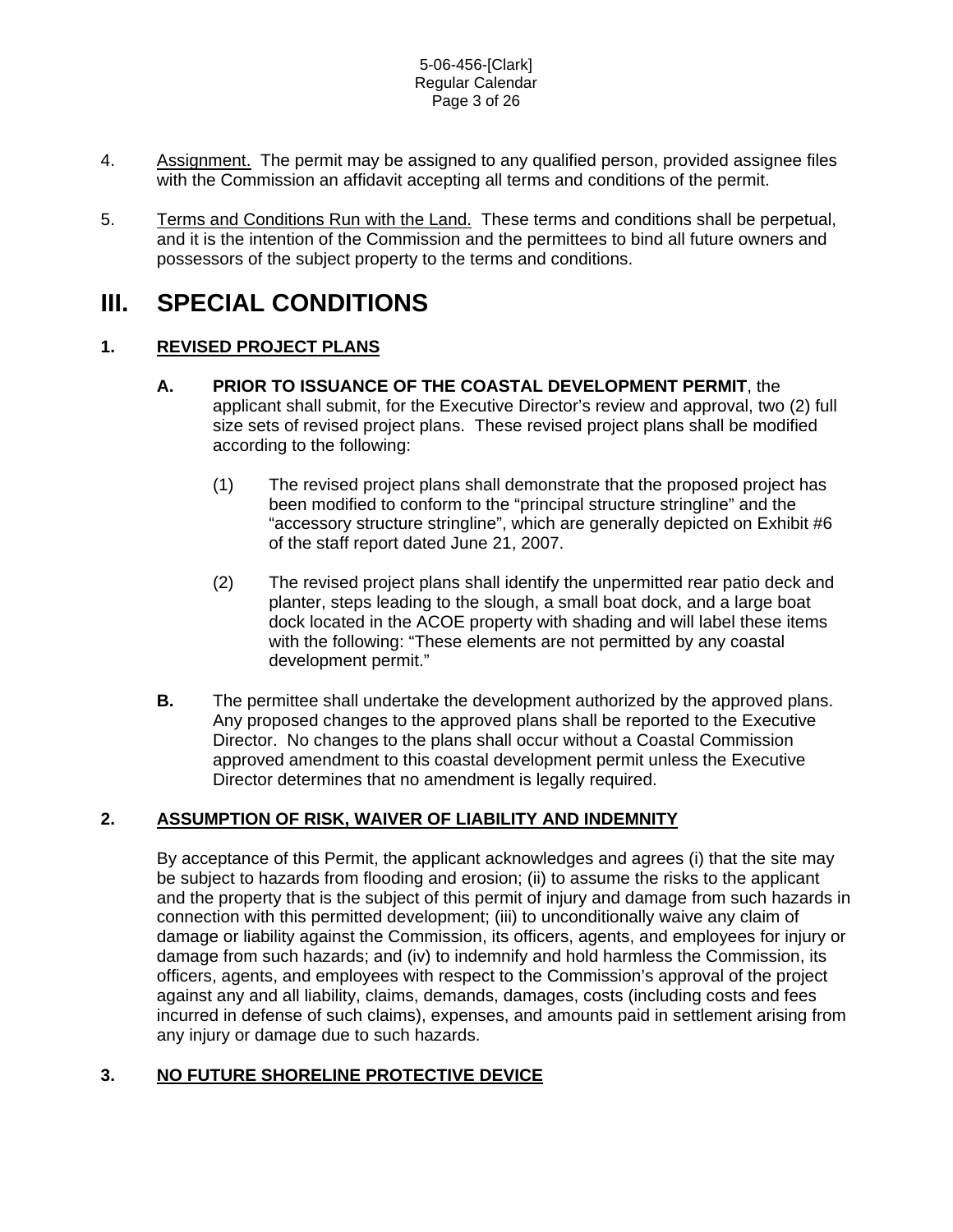- **A.** By acceptance of this Permit, the applicant agrees, on behalf of herself and all other successors and assigns, that no shoreline protective device(s) shall ever be constructed to protect the development approved pursuant to Coastal Development Permit No. 5-06-456 including, but not limited to, the residence, and any future improvements, in the event that the development is threatened with damage or destruction from flooding, erosion, storm conditions or other natural hazards in the future. By acceptance of this permit, the applicant hereby waives, on behalf of herself and all successors and assigns, any rights to construct such devices that may exist under Public Resources Code Section 30235.
- **B.** By acceptance of this Permit, the applicant further agrees, on behalf of herself and all successors and assigns, that the landowner shall remove the development authorized by this permit, including the addition and remodel, if any government agency has ordered that the structure is not to be occupied due to any of the hazards identified above. In the event that portions of the development fall to the wetland before they are removed, the landowner shall remove all recoverable debris associated with the development from the wetland and lawfully dispose of the material in an approved disposal site. Such removal shall require a coastal development permit.

# **4. FUTURE DEVELOPMENT RESTRICTION**

This permit is only for the development described in Coastal Development Permit No. 5-06- 456. Pursuant to Title 14 California Code of Regulations Section 13250(b)(6), the exemptions otherwise provided in Public Resources Code Section 30610(a) shall not apply to the development governed by Coastal Development Permit No. 5-06-456. Accordingly, any future improvements to the residence authorized by this permit, including but not limited to repair and maintenance identified as requiring a permit in Public Resources Section 30610(d) and Title 14 California Code of Regulations Sections 13252(a)-(b), shall require an amendment to Permit No. 5-06-456 from the Commission or shall require an additional coastal development permit from the Commission or from the applicable certified local government.

## **5. CONSTRUCTION STAGING PLANS**

- **A. PRIOR TO ISSUANCE OF THE COASTAL DEVELOPMENT PERMIT**, the permittee shall submit, for the Executive Director's review and approval, two (2) full size sets of construction staging plans for the review and approval of the Executive Director which indicates that the construction staging area(s) and construction corridor(s) will avoid impacts to wetlands.
	- (1) The plan shall demonstrate that:
		- (a) Construction equipment, materials or activity shall not occur outside the staging area and construction corridor identified on the site plan required by this condition; and
		- (b) Construction equipment, materials, or activity shall not be placed in any location which would result in impacts to wetlands.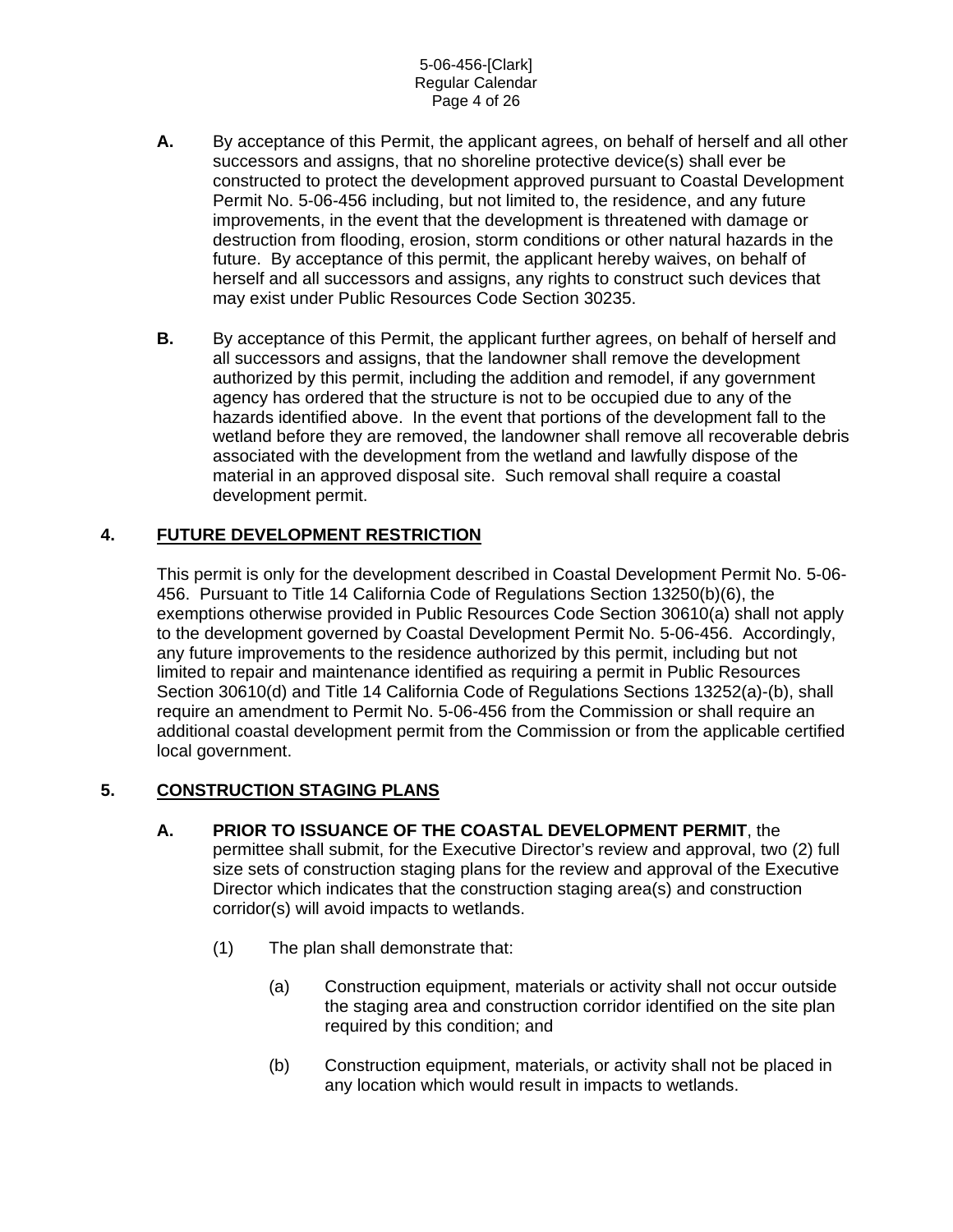#### 5-06-456-[Clark] Regular Calendar Page 5 of 26

- (2) The plan shall include, at a minimum, the following components:
	- (a) A site plan that depicts:
		- 1. limits of the staging area(s);
		- 2. construction corridor(s);
		- 3. construction site;
		- 4. location of construction fencing and temporary job trailers with respect to existing wetlands.
- **B.** The permittee shall undertake development in accordance with the approved final plans. Any proposed changes to the approved final plans shall be reported to the Executive Director. No changes to the approved final plans shall occur without a Commission amendment to this coastal development permit unless the Executive Director determines that no amendment is legally required.

## **6. STORAGE OF CONSTRUCTION MATERIALS, MECHANIZED EQUIPMENT AND REMOVAL OF CONSTRUCTION DEBRIS**

The permittee shall comply with the following construction-related requirements:

- **A.** No construction materials, debris, or waste shall be placed or stored where it may enter a storm drain or be subject to tidal erosion and dispersion;
- **B.** Any and all debris resulting from construction activities shall be removed from the project site within 24 hours of completion of construction;
- **C.** Best Management Practices (BMPs) and Good Housekeeping Practices (GHPs) designed to prevent spillage and/or run-off of construction-related materials, and to contain sediment or contaminants associated with construction activity, shall be implemented prior to the on-set of such activity. BMPs and GHPs which shall be implemented include, but are not limited to: stormdrain inlets must be protected with sandbags or berms, all stockpiles must be covered, and a pre-construction meeting should be held for all personnel to review procedural and BMP/GHP guidelines. All BMPs shall be maintained in a functional condition throughout the duration of the project.
- **D.** Construction debris and sediment shall be properly contained and secured on site with BMPs, to prevent the unintended transport of sediment and other debris into coastal waters by wind, rain or tracking. Construction debris and sediment shall be removed from construction areas as necessary to prevent the accumulation of sediment and other debris, which may be discharged into coastal waters. Debris shall be disposed at a debris disposal site outside the coastal zone.

# **7. REVISED DRAINAGE AND RUN-OFF CONTROL PLANS**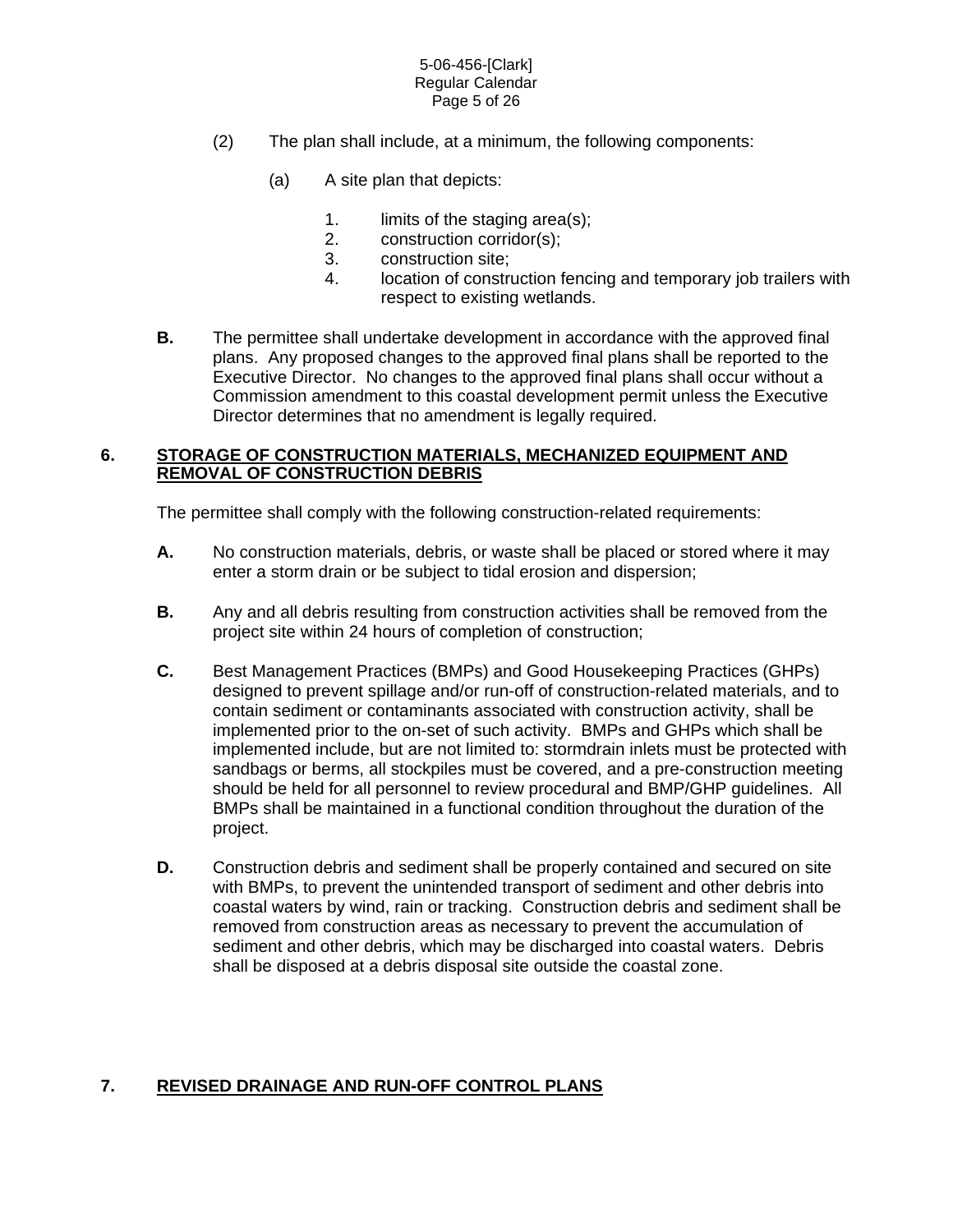#### 5-06-456-[Clark] Regular Calendar Page 6 of 26

- **A. PRIOR TO THE ISSUANCE OF THE COASTAL DEVELOPMENT PERMIT**, the applicant shall submit, for the Executive Director's review and approval, two (2) full size sets of revised drainage and run-off control plans showing roof drainage and run-off from all impervious areas directed to dry wells or vegetated/landscaped areas. Vegetated landscaped areas shall be consistent with the requirements of SPECIAL CONDITION NO. 8.
- **B.** The permittee shall undertake development in accordance with the approved final plans. Any proposed changes to the approved final plans shall be reported to the Executive Director. No changes to the approved final plans shall occur without a Commission amendment to this coastal development permit unless the Executive Director determines that no amendment is legally required.

# **8. LANDSCAPE PLANS**

- **A. PRIOR TO ISSUANCE OF THE COASTAL DEVELOPMENT PERMIT**, the applicant shall submit, for the Executive Director's review and approval, two (2) full sized sets of landscape plans that demonstrate the following:
	- (1) The plan shall demonstrate that:
		- (a) All landscaping shall consist of native drought tolerant non-invasive plant species that are appropriate to the habitat type. Local native plant stock shall be used if available. No plant species listed as problematic and/or invasive by the California Native Plant Society, California Invasive Plant Council, or as may be identified from time to time by the State of California shall be employed or allowed to naturalize or persist on the site. No plant species listed as a 'noxious weed' by the State of California or the U.S. Federal Government shall be utilized within the property. Any existing landscaping that doesn't meet the above requirements shall be removed;
		- (b) All planting shall provide 90 percent coverage within 90 days and shall be repeated if necessary to provide such coverage; and
		- (c) All plantings shall be maintained in good growing condition throughout the life of the project, and whenever necessary, shall be replaced with new plant materials to ensure continued compliance with the landscape plan.
	- (2) The plan shall include, at a minimum, the following components:
		- (a) A map showing the type, size, and location of all plant materials that will be on the developed site, the irrigation system, topography of the developed site, and all other landscape features, and
		- (b) a schedule for installation of plants.
- **B.** The permittee shall undertake development in accordance with the approved plan. Any proposed changes to the approved final plan shall be reported to the Executive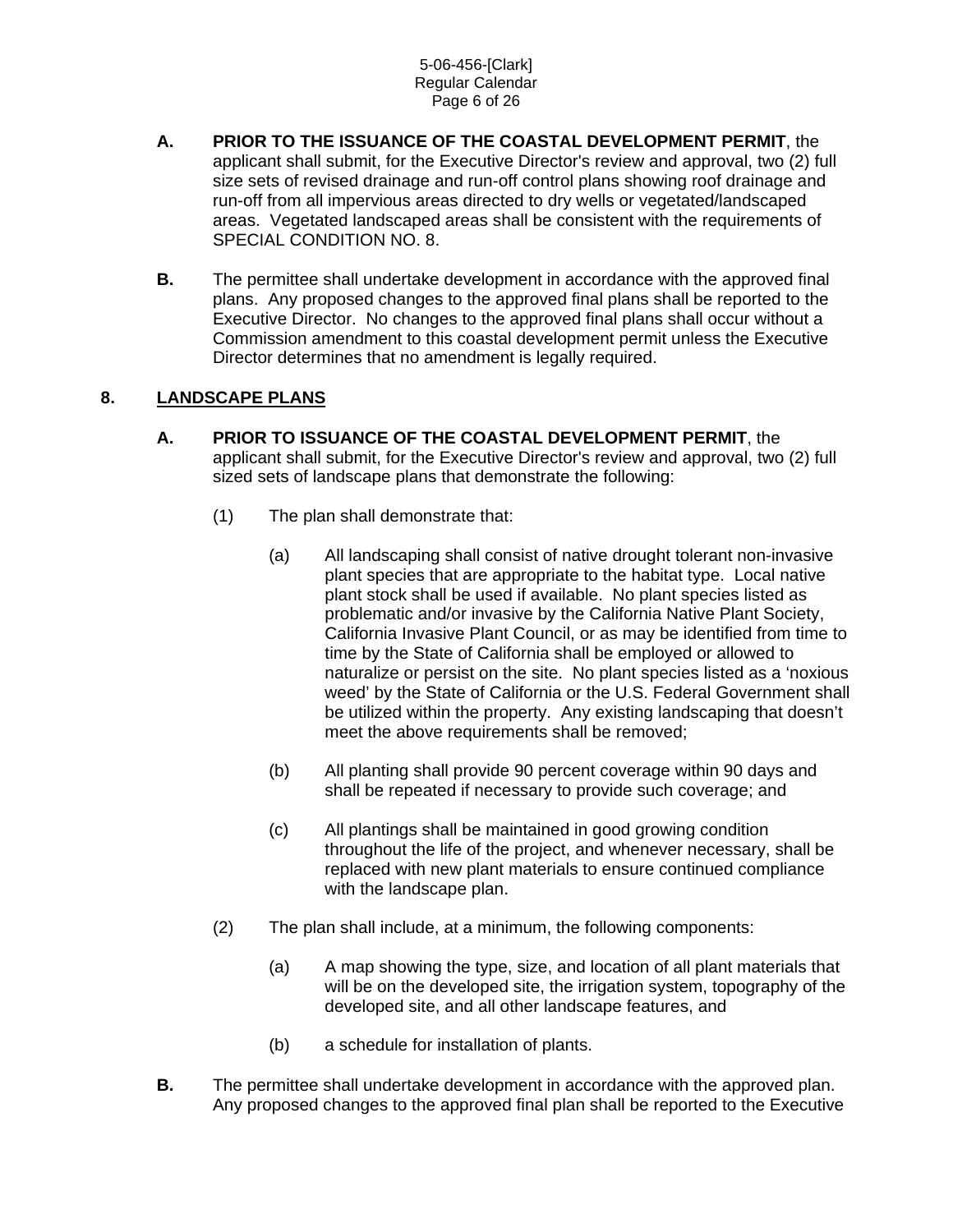Director. No changes to the approved final plans shall occur without a Commission amendment to this coastal development permit unless the Executive Director determines that no amendment is legally required.

## **9. LIGHTING**

No lighting associated with the project shall significantly impact adjacent wetland habitat. All replaced or new lighting within the development shall be directed and shielded so that light is directed toward the ground and away from the wetlands (Semeniuk Slough).

# **10. DEED RESTRICTION**

**PRIOR TO ISSUANCE OF THE COASTAL DEVELOPMENT PERMIT**, the applicant shall submit to the Executive Director for review and approval documentation demonstrating that the landowner has executed and recorded against the residential parcel governed by this permit a deed restriction, in a form and content acceptable to the Executive Director: (1) indicating that, pursuant to this permit, the California Coastal Commission has authorized development on the subject property, subject to terms and conditions that restrict the use and enjoyment of that property; and (2) imposing the Special Conditions of this permit as covenants, conditions and restrictions on the use and enjoyment of the Property. The deed restriction shall include a legal description of the entire residential parcel governed by this permit. The deed restriction shall also indicate that, in the event of an extinguishment or termination of the deed restriction for any reason, the terms and conditions of this permit shall continue to restrict the use and enjoyment of the subject property so long as either this permit or the development it authorizes, or any part, modification, or amendment thereof, remains in existence on or with respect to the subject property.

# **IV. FINDINGS AND DECLARATIONS:**

The Commission hereby finds and declares:

# **A. PROJECT LOCATION AND DESCRIPTION**

The project site is located at 3 Canal Street in the City of Newport Beach, Orange County (Exhibits #1-2). The lot size is approximately 4,165 square feet and the City of Newport Beach certified Land Use Plan (LUP) designates the site for Medium Density Residential and the proposed project adheres to this designation. The project site faces upon the tidally influenced Semeniuk Slough located inland of Pacific Coast Highway. Semeniuk Slough is a remnant channel of the Santa Ana River, which formed when the Santa Ana River entered Newport Bay in the vicinity of present day River Avenue. Semeniuk Slough branches off the Santa Ana River and receives water from the Banning Channel and adjacent oil fields, wetlands and upland areas. While Semeniuk Slough is tidally influenced, there is presently no open boating passage between the slough and the bay or ocean. Semeniuk Slough is a wetland considered an environmentally sensitive habitat area and unique coastal resource in the City's Certified Land Use Plan. The Semeniuk Slough is within the City of Newport Beach and is designated as Open Space in the certified Land Use Plan. The land on the far side of the slough is relatively undeveloped where there are wetlands and some oil production facilities. This relatively vacant land is within unincorporated Orange County and is part of the approximately 505-acre area known as the Newport Banning Ranch. The City's certified Land Use Plan indicates that vertical public access to the slough is present along street ends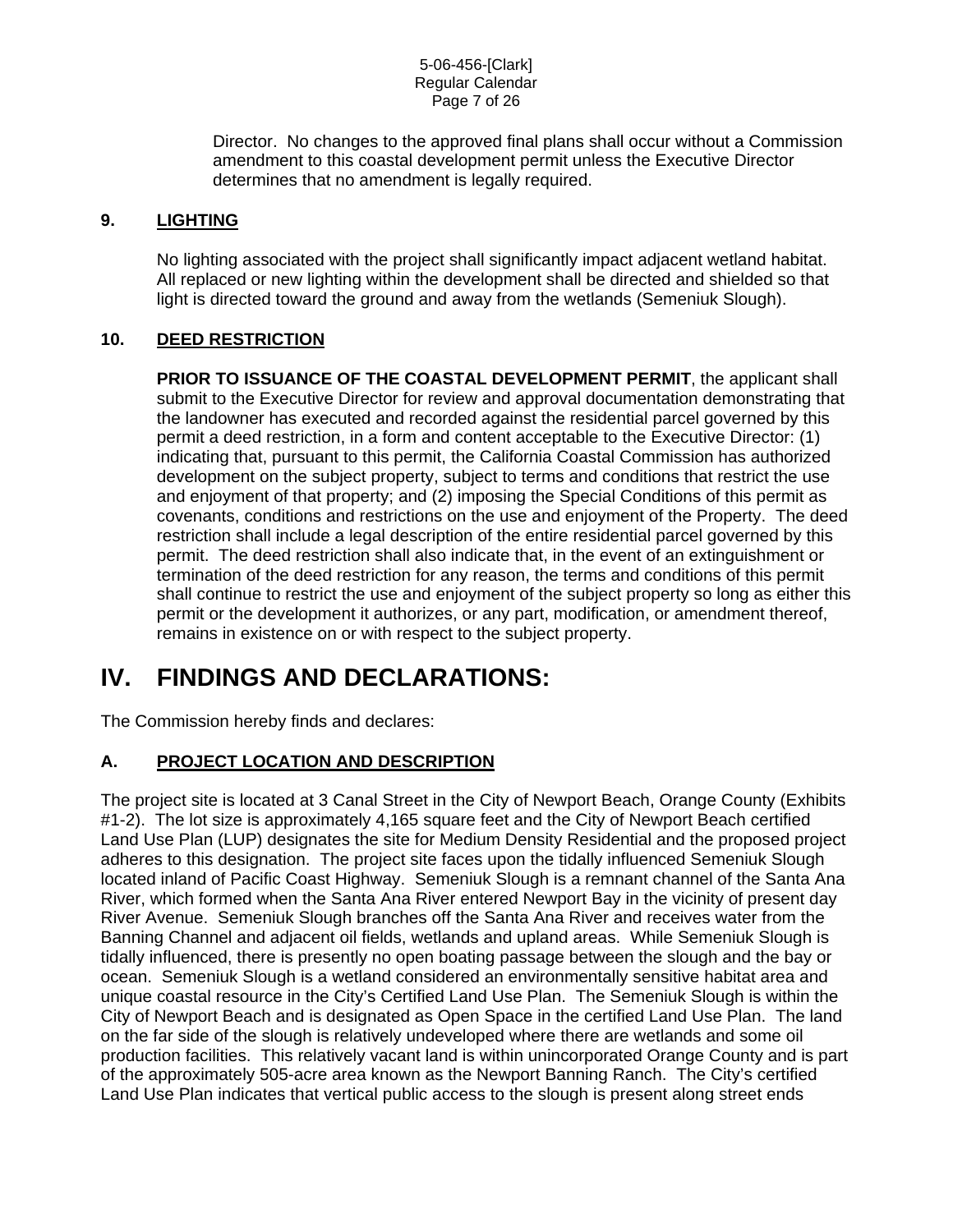#### 5-06-456-[Clark] Regular Calendar Page 8 of 26

located off of Canal Circle. For example, public access is available at a street end located two (2) lots (approximately 60-feet) south of the project site.

The project site is composed of two separate but adjacent areas of land. The 1<sup>st</sup> property is the applicant's owned property where there is an existing two-story single-family residence with an attached two-car garage located on site (a.k.a. 'residential parcel/property') and at the rear of the property near the slough is a patio deck and also a deck over the slough attached to two docks to be discussed later. The 2<sup>nd</sup> property is land owned by the Army Corps of Engineers (ACOE) and licensed to the applicant and the following items are located on this  $2<sup>nd</sup>$  parcel on or over the Semeniuk Slough: portions of a patio deck and planter, steps leading to the slough, a small boat dock, and a large boat. The Mean High Water Line is located at approximately +4.65', which is located adjacent to the patio deck and planter and stairs and underneath the boat docks and deck (discussed previously). The existing single-family residence is located a minimum 5-feet and a maximum 18-feet from the Mean High Water Line (Exhibit #6). No work is proposed under this application on the ACOE's property adjacent to the water (Semeniuk Slough).

The residential parcel is flanked on the west and east by single-family residences; on the south by Canal Circle; and on the north by ACOE land and the Semeniuk Slough. On this north area of land owned by the ACOE are portions of a patio deck and planter, steps leading to the slough, a small boat dock, and a large boat dock.

## On the Residential Property Owned by the Applicant

The applicant is proposing the remodel and addition of an existing two-story, 2,485 square foot single-family residence with an attached 485 square foot two-car garage located on a water front parcel (Semeniuk Slough). The project more specifically consists of the following: 1) converting 31 square feet of the existing garage into  $1<sup>st</sup>$  floor habitable area; 2) adding 179 square feet of habitable area to the existing  $1<sup>st</sup>$  floor (east side of residence); 3) adding 311 square feet of habitable area to the existing  $2^{nd}$  floor (east side of residence); 4) adding a new 96 square foot roof-deck landing; 5) adding a new 102 square foot  $1<sup>st</sup>$  floor entry portal, 6) adding a new 249 square foot  $2^{nd}$  floor deck (east side of residence); 7) adding a new 90 square foot  $2^{nd}$  floor covered deck (east side of residence); 8) adding a new 305 square foot roof-deck; 9) adding a new 72 square foot rear yard covered patio deck on the  $1<sup>st</sup>$  floor; 10) adding a new 116 square foot covered patio deck on the 1<sup>st</sup> floor at the east side of the residence; and 11) conversion of the flat roof to a pitched roof. The proposed project will result in a 21% increase in habitable area and 17% of the existing exterior walls will be demolished with the proposed project. Post project the two-story, approximately 29-feet above existing grade, single-family residence will be 3,101 square feet with an attached 454 square foot two-car garage (Exhibits #3-5). No grading is proposed. The proposed project includes a portion of habitable area encroaching slough-ward and a new rear yard 1<sup>st</sup> floor covered patio deck that will also be encroaching slough-ward.

### On Land Owned by the ACOE

No work is proposed on the land owned by the ACOE and licensed to the applicant.

Commission staff has determined that no previous coastal development permits were issued for the existing portions of a patio deck and planter, steps leading to the slough, a small boat dock, and a large boat dock located on the ACOE owned lands. The applicant is not seeking authorization for this existing unpermitted development through this application. Approval of the proposed project does not authorize the unpermitted portions of a patio deck and planter, steps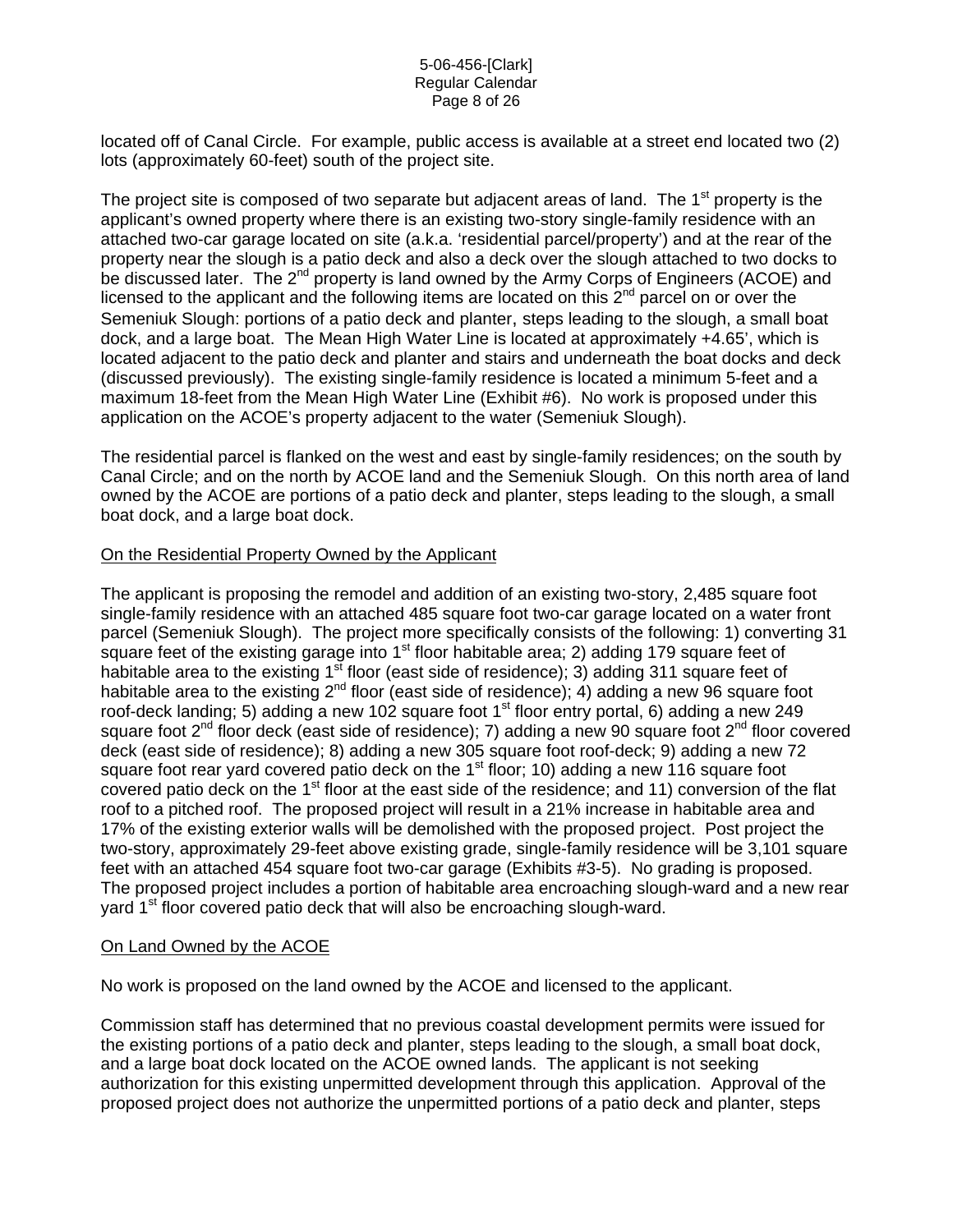#### 5-06-456-[Clark] Regular Calendar Page 9 of 26

leading to the slough, a small boat dock, and a large boat dock. The matter has been referred to the Commission's enforcement division for further investigation.

# **B. VISUAL QUALITY**

Section 30251 of the Coastal Act states:

*The scenic and visual qualities of coastal areas shall be considered and protected as a resource of public importance. Permitted development shall be sited and designed to protect views to and along the ocean and scenic coastal areas, to minimize the alteration of natural land forms, to be visually compatible with the character of surrounding areas, and, where feasible, to restore and enhance visual quality in visually degraded areas. New development in highly scenic areas such as those designated in the California Coastline Preservation and Recreation Plan prepared by the Department of Parks and Recreation and by local government shall be subordinate to the character of its setting.* 

The proposed project includes the remodel and addition to an existing structure on a waterfront lot. If not sited appropriately, this structure would have adverse impacts upon views to and along the slough and would be visually incompatible with the character of the surrounding area. Furthermore, appropriate siting can restore and enhance visual quality.

The site is visible from a trail, which runs along the north side of the slough on the opposite shore from the proposed development. Development on this waterfront parcel can affect public views along the coast from the public areas. Degradation of those views would be inconsistent with Section 30251 of the Coastal Act. Degradation of views can occur when development is not consistent with the character of surrounding development. For instance, development seaward of the line of development established for an area can interfere with views to and along the shoreline leading to degradation of those views.

The Commission has recognized that, in a developed area, where new construction is generally infilling and is otherwise consistent with the Coastal Act policies, no part of the proposed development should be built beyond a line drawn between the nearest adjacent corners of either decks or habitable structures of the immediately adjacent homes. These lines establish the existing line of development in the area. In order to determine whether the proposed project is compatible with the established line of development, the Commission has typically used two methods to review waterward encroachment of development toward the slough along this section of Canal Street in Newport Beach: 1) setbacks from the slough-front property line; and 2) string line evaluation. The proposed project includes a portion of habitable area encroaching sloughward and a new rear yard 1<sup>st</sup> floor covered patio deck that will also be encroaching slough-ward. The City of Newport Beach setback requirement for this area is 5-feet. The existing/proposed habitable area would be setback a minimum 7-feet and a maximum 16-feet from the rear property line (rear lot line is at an angle) and the proposed 1<sup>st</sup> floor rear yard covered patio deck would encroach a maximum 5' waterward, but is set back a minimum 4-feet and a maximum 10-feet from the rear property line. Therefore, the project conforms to the city setback requirements. However, use of the City setback and/or stringline to establish the waterward limit of development is determined at a site-specific level. Setbacks and string lines are applied to limit new development from being built any further waterward than existing adjacent development.

# **1. City Setbacks**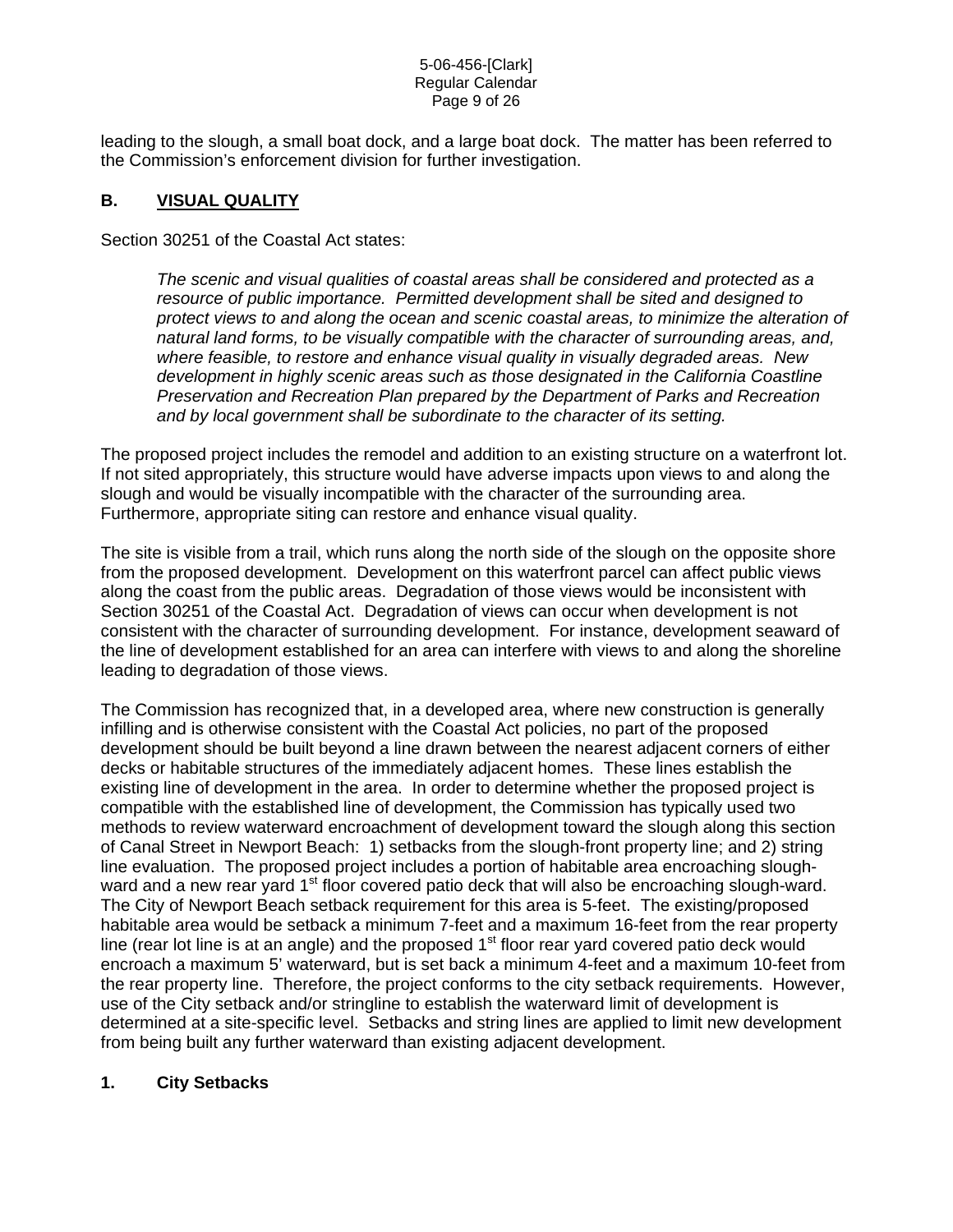#### 5-06-456-[Clark] Regular Calendar Page 10 of 26

Section 30251 of the Coastal Act states that permitted development shall be designed "*to be visually compatible with the character of the surrounding area*." Therefore, proposed development must be compatible with its surroundings. Though the plans submitted by the applicant shows that the project conforms to the City zoning setback requirements of 5-feet from the rear property line, conformance to the City required setback would allow waterward encroaching development here. Allowing development to comply with the City setbacks would not achieve the objectives of Coastal Act Section 30251, as the proposed project would encroach slough-ward and would not, therefore, be compatible with the character of the surrounding area. Section 30251 of the Coastal Act states that permitted development should protect views and be visually compatible with the surrounding area. Therefore, the City setback cannot be used in this particular situation.

## **2. Stringline Policy**

The stringline policy is used by the Commission as one means of determining the appropriate setback for coastal developments. Since the City setback cannot be used in this particular situation to limit encroachment of development on the slough, the stringline will be used instead. This policy applies to infill development and establishes two separate types of stringlines, a structural stringline for the principal structure and an accessory structure (i.e., deck, patios, etc.) stringline. A "principal structural stringline" for principal structures refers to the line drawn between the *nearest* adjacent corners of adjacent principal structures. Similarly, "an accessory structure (i.e., deck, patios, etc.) stringline" refers to the line drawn between the *nearest* adjacent corners of adjacent accessory structures.

The applicants have submitted a stringline drawing to Commission staff for analysis (Exhibit #6) and staff has determined that the proposed project does not adhere to either the "accessory structure stringline" or the "principal structure stringline." The applicant's "accessory structure stringline" drawing shows that the following items are not consistent with this stringline: 1) a portion of the new 72 square foot  $1<sup>st</sup>$  floor covered patio deck in the rear yard; 2) a portion of the new 116 square foot  $1<sup>st</sup>$  floor covered patio deck on the east side of the residence; and 3) a portion of the new 90 square foot  $2^{nd}$  floor covered deck on the east side of the residence (Exhibit #6). Also, the applicant's "principal structure stringline" drawing shows that the following items are not consistent with this stringline: 1) a portion of the 179 square foot 1<sup>st</sup> floor addition on the east side of residence; and 2) a portion of the 311 square foot  $2^{nd}$  floor addition on the east side of residence (Exhibit #6). Since portions of the proposed additions do not adhere to the "accessory structure stringline" and the "principal structure stringline", the Commission imposes **SPECIAL CONDITION NO. 1**, which requires the applicant to supply revised project plans showing that the proposed project adheres to the "principal structure stringline" and "accessory structure stringline."

In addition to the project not adhering to the "principal structure stringline" and "accessory structure stringline", there is an existing rear patio deck and planter, steps to the slough, a small boat dock, and a large boat dock located on site. The applicant is not seeking authorization for this existing unpermitted development through this application and approval of the proposed development does not authorize the rear patio deck and planter, steps leading to the slough, a small boat dock, and a large boat dock. Therefore, in order to clarify that the approval of the proposed project does not authorize this unpermitted development, the Commission imposes **SPECIAL CONDITION NO. 1,** which also requires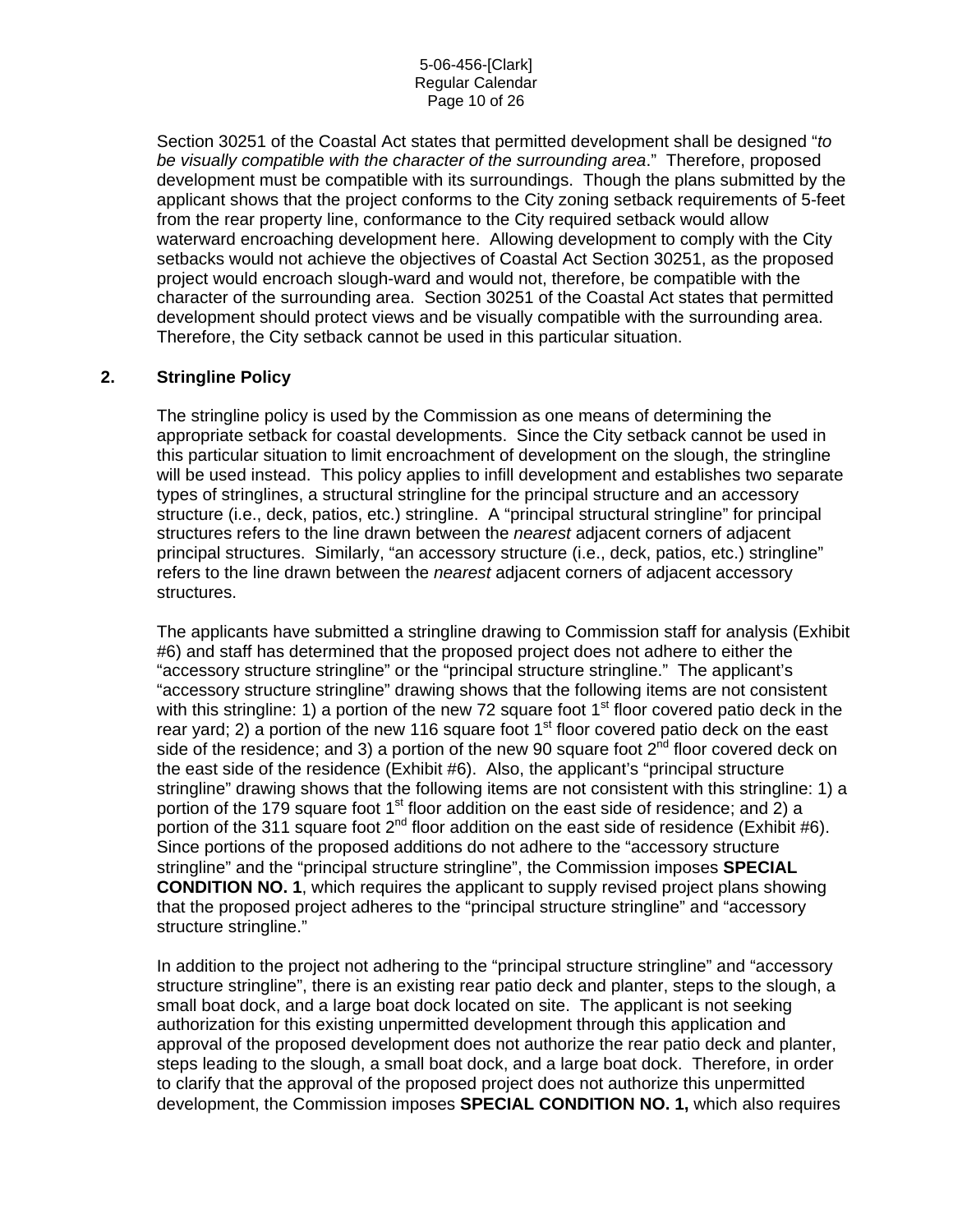the applicant to submit revised plans that show and state that the existing rear patio deck and planter, steps leading to the slough, a small boat dock, and a large boat dock are not permitted by any Coastal Development Permit.

## **3. Cumulative Impacts**

The proposed project, as submitted, does not conform to the existing pattern of development. If allowed it would set a precedent for future development to encroach waterward in the subject area. Over time, incremental impacts can have a significant cumulative adverse visual impact. Approval of the proposed project as currently designed would set a precedent for the construction of other such development along the Semeniuk Slough that would significantly cause adverse visual impacts and encroach waterward. Scenic resources would not be preserved. By imposing **SPECIAL CONDITION NO. 1**, which requires the applicants to supply revised project plans showing that the proposed project adheres to the "principal structure stringline" and "accessory structure stringline" the appearance of the project will conform with the character of the area.

### **CONCLUSION**

To ensure that the proposed project does not result in adverse impacts to coastal views and is visually compatible with the surrounding area, **ONE (1) SPECIAL CONDITION** has been imposed. **SPECIAL CONDITION NO. 1** requires the applicants to supply revised project plans showing that the proposed project adheres to the "principal structure stringline" and "accessory structure stringline" and also requires the applicant to submit revised plans that show and state that the existing rear patio deck and planter, steps leading to the slough, a small boat dock, and a large boat dock are not permitted by any Coastal Development Permit. Only as conditioned, the Commission finds that the proposed project is consistent with Section 30251 of the Coastal Act.

## **C. FLOODING AND EROSION HAZARDS**

Section 30253 of the Coastal Act states, in relevant part:

*New development shall:* 

*(1) Minimize risks to life and property in areas of high geologic, flood, and fire hazard.* 

*(2) Assure stability and structural integrity, and neither create nor contribute significantly to erosion, geologic instability, or destruction of the site or surrounding area or in any way require the construction of protective devices that would substantially alter natural landforms along bluffs and cliffs.* 

The subject site is located adjacent to Semeniuk Slough, a tidally influenced wetland that branches off the Santa Ana River. Semeniuk Slough is part of the Lower Santa Ana River Marsh. Water elevation within the slough is presently controlled by a series of flood control gates and one-way drainage pipes. These water elevation control devices allow for normal tidal circulation but minimize flooding hazards present when higher water levels occur within the Santa Ana River during storm events. The purpose of the culvert and drainage pipe system is to allow unrestricted circulation and normal tidal flows into and out of the marsh area and prevent flooding of the interior marsh and slough during times of river flood stage. The existing flood control devices are part of a 1.84 square mile marsh restoration and enhancement project known as the Federal Lower Santa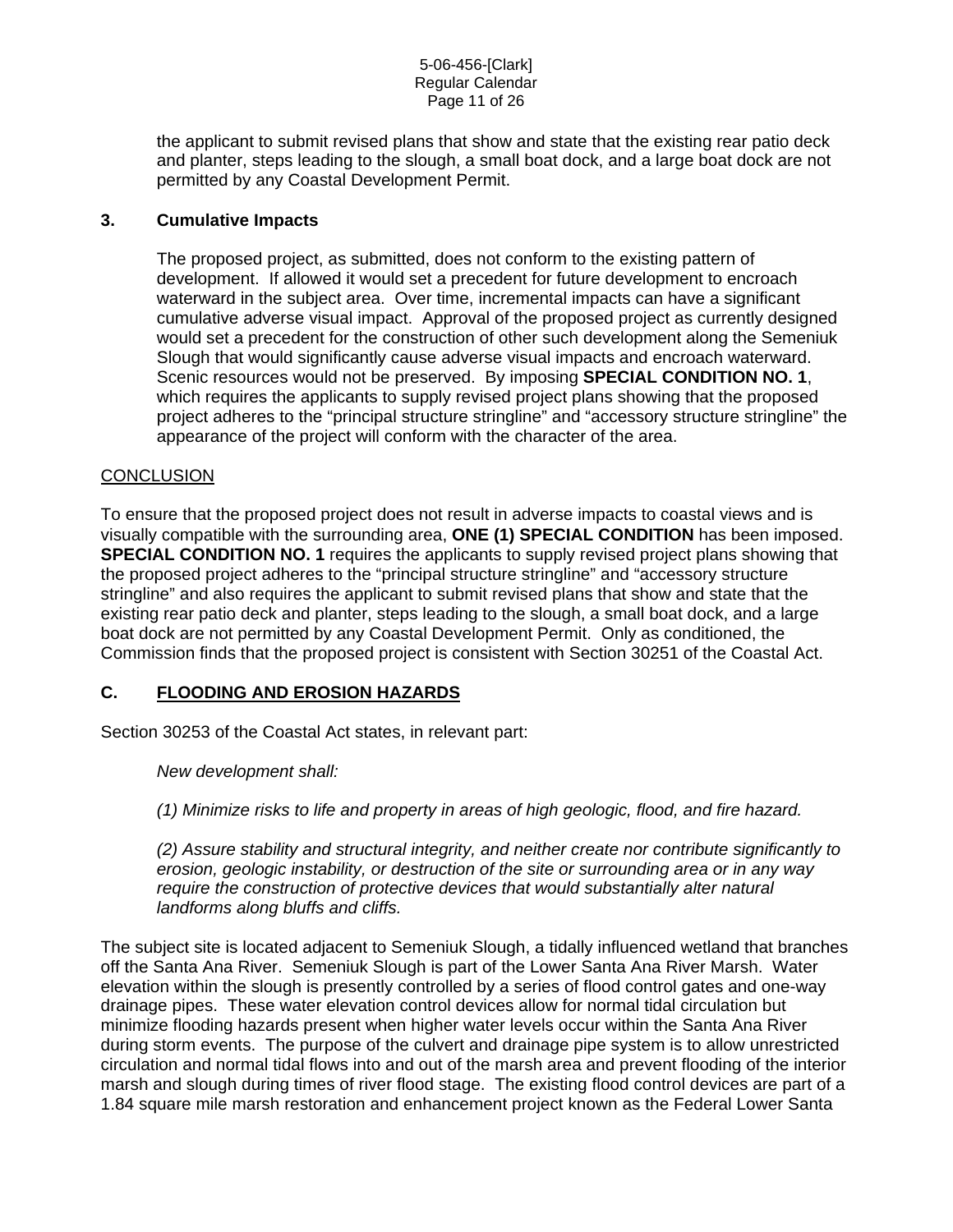#### 5-06-456-[Clark] Regular Calendar Page 12 of 26

Ana River Project, which is part of the Santa Ana River Mainstem Project designed by the U.S. Army Corps of Engineers. The Federal Lower Santa Ana River Project includes habitat restoration, tidal circulation improvements, and flood control devices.

To further analyze the suitability of the site for the proposed development, Commission staff requested the preparation of a flooding and erosion hazard analysis and an analysis for the potential for tidal currents to erode the project site which might result in the need for protective devices in the future, prepared by an appropriately licensed professional (e.g. coastal engineer). In response, the applicant submitted, a Letter from William Simpson & Associates, Inc dated February 19, 2007. The letter states that it did not find an existing bulkhead or any kind of reliable protective device on site. Also, it states that the existing shoreline slopes gradually without evidence of significant erosion. It also concludes: "*Based on the visual observation and documents reviewed, we believe that for now a protective device at the proposed development is not necessary provided no grading or altering the existing earth slope. Slope appears to be stable at this point in time. However, we cannot represent that conditions will not change in the future and possibility exists that natural or man made factors may alter the future slope stability.*" The letter concludes that the existing slope should be monitored on a regular basis, and if damage is observed, a repair should be made.

Although the applicant's report indicates that site is presently safe for development at this time, coastal areas are dynamic environments, which may be subject to unforeseen changes. Such changes may affect flooding and erosion regimes. Hydraulics are complex and may change over time, especially as flood control structures such as flood control gates and drainage pipes are modified, either through damage or deliberate design.

Flood and erosion hazards at the site are presently managed by mechanical structures. These existing flood control devices in the project area function in a manner that reduces flooding hazards. However, damage to these flood control devices could dramatically change flooding hazards at the site. In turn, flooding could cause increased erosion at the site. In order to address this situation with respect to Coastal Act policy, special conditions are necessary.

## **1. Assumption of Risk**

Given that the applicant has chosen to implement the project despite potential risks from erosion or flooding, the applicant must assume the risks. Therefore, the Commission imposes **SPECIAL CONDITION NO. 2** for an assumption-of-risk agreement. In this way, the applicant is notified that the Commission is not liable for damage as a result of approving the permit for development. The condition also requires the applicant to indemnify the Commission in the event that third parties bring an action against the Commission as a result of the failure of the development to withstand the hazards. In addition, the condition ensures that future owners of the property will be informed of the risks and the Commission's immunity from liability.

## **2. Future Shoreline Protective Device**

The Coastal Act limits construction of protective devices because they have a variety of negative impacts on coastal resources, including adverse effects on sand supply, public access, coastal views, natural landforms, and overall shoreline beach dynamics on and off site, ultimately resulting in the loss of beach and habitat areas. Under Coastal Act Section 30235, a shoreline protective structure must be approved if: (1) there is an existing principal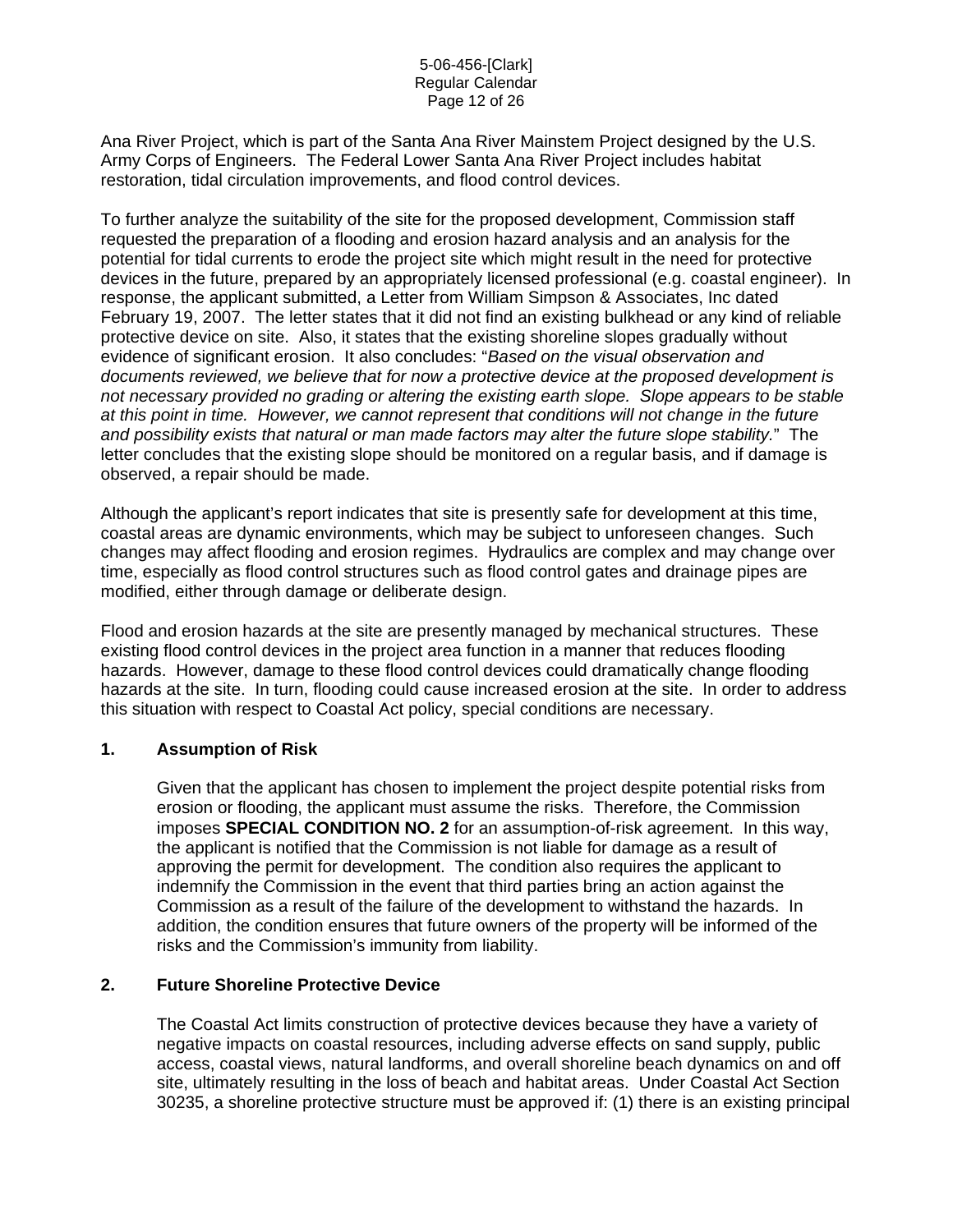structure in imminent danger from erosion; (2) shoreline altering construction is required to protect the existing threatened structure; and (3) the required protection is designed to eliminate or mitigate the adverse impacts on shoreline sand supply.

The Commission has generally interpreted Section 30235 to require the Commission to approve shoreline protection for development only for existing principal structures. The construction of a shoreline protective device to protect new development would not be required by Section 30235 of the Coastal Act. The proposed project involves the remodel and addition of an existing structure, which is considered new development. Allowing new development that would eventually require a shoreline protective device would conflict with Section 30251 of the Coastal Act; which states that permitted development shall minimize the alteration of natural landforms, including beaches and wetland habitat areas, which would be subject to increased erosion from such devices.

In the case of the current project, there currently is no bulkhead located on site nor does the applicant propose the construction of any shoreline protective device to protect the proposed development. However nearby beachfront communities have experienced flooding and erosion during severe storm events, such as El Nino storms. Therefore, it is not possible to completely predict what conditions the proposed development may be subject to in the future. Consequently, it is conceivable the proposed development may be subject to flooding and erosion hazards.

Section 30253 (2) of the Coastal Act states that new development shall neither create nor contribute to erosion or geologic instability of the project site or surrounding area. Therefore, if the proposed structure requires a protective device in the future it would be inconsistent with Section 30253 of the Coastal Act because of the explicit statutory prohibition and because such devices contribute to erosion. In addition, the construction of a shoreline protective device to protect new development would also conflict with Section 30251 of the Coastal Act, which states that permitted development, shall minimize the alteration of natural land forms. This includes sandy beach and wetland habitat areas, which would be subject to increased erosion from shoreline protective devices. The applicant is not currently proposing a shoreline protective device and do not anticipate the need for one in the future. The coastal processes and physical conditions are such at this site that the project is not expected to engender the need for a shoreline protective device to protect the proposed development.

To further ensure that the proposed project is consistent with Section 30253 of the Coastal Act, and to ensure that the proposed project does not result in future adverse effects to coastal processes, the Commission imposes **SPECIAL CONDITION NO. 3** which prohibits the applicant, or future land owner, from constructing a shoreline protective device for the purpose of protecting any of the development authorized as part of this application. This condition is necessary because it is impossible to completely predict what conditions the proposed structure may be subject to in the future.

By imposing the "No Future Shoreline Protective Device" special condition, the Commission requires that no shoreline protective devices shall ever be constructed to protect the development approved by this permit in the event that the development is threatened with damage or destruction from flooding, erosion, storm conditions or other natural hazards in the future.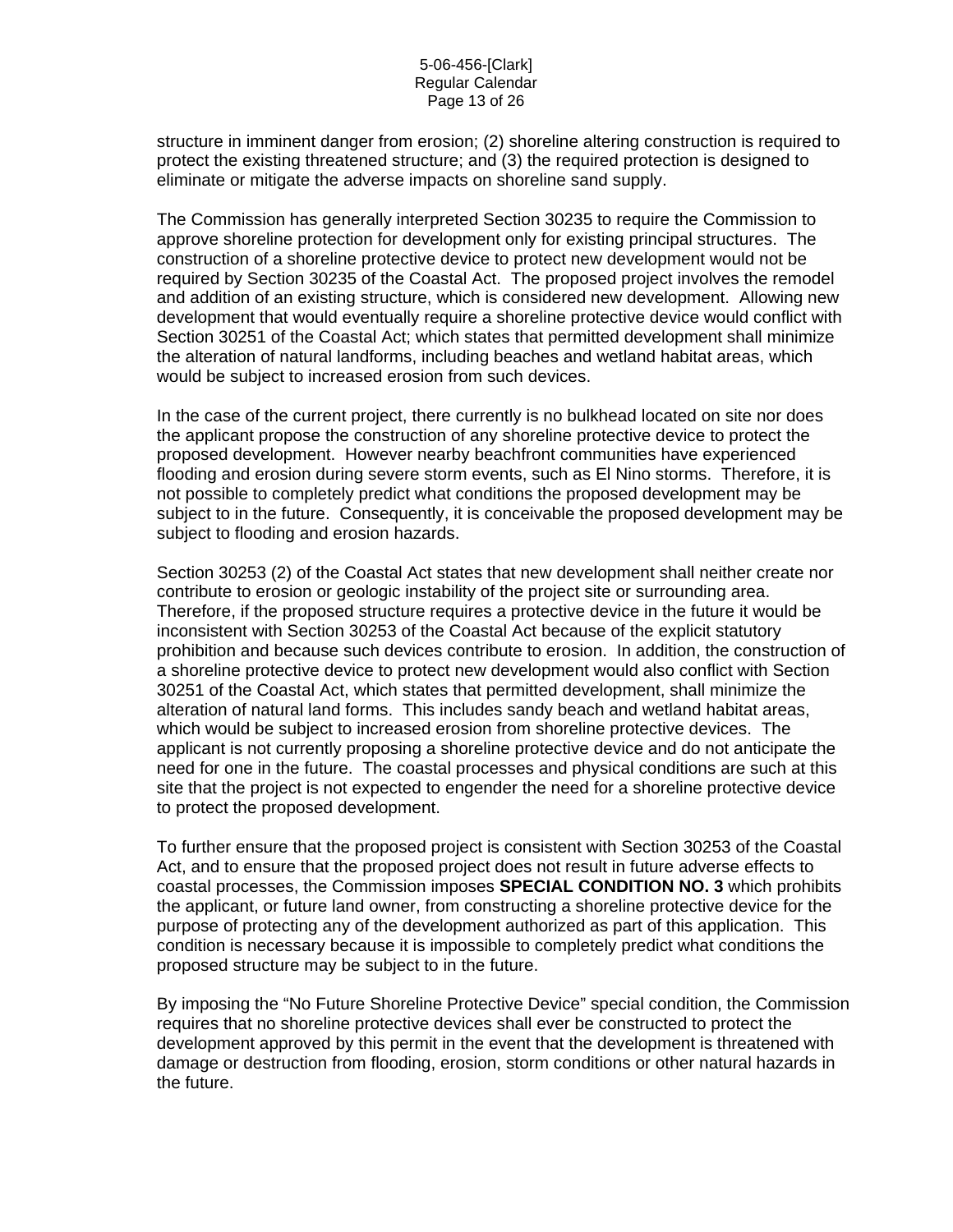5-06-456-[Clark] Regular Calendar Page 14 of 26

## **3. Future Development**

The project site is located on a waterfront lot that may be subject to future flooding and erosion as coastal conditions change. Since coastal processes are dynamic and structural development may alter the natural environment, future development adjacent to the water could adversely affect future shoreline conditions if not properly evaluated. For these reasons, the Commission is imposing **SPECIAL CONDITION NO. 4** which states that any future development or additions on the property, including but not limited to hardscape improvements, grading, landscaping, vegetation removal and structural improvements, requires a coastal development permit from the Commission or its successor agency. Section 13250 (b) of Title 14 of the California Code of Regulations specifically authorizes the Commission to require a permit for improvements that could involve a risk of adverse environmental effect. This condition ensures that any future development on this site that may affect shoreline processes receives review by the Commission.

## **CONCLUSION**

To ensure that the proposed project does not result in future adverse effects to coastal processes, **THREE (3) SPECIAL CONDITIONS** have been imposed. **SPECIAL CONDITION NO. 2** requires an assumption-of-risk agreement. **SPECIAL CONDITION NO. 3** prohibits the applicant, or future land owner, from constructing a shoreline protective device for the purpose of protecting any of the development authorized as part of this application. **SPECIAL CONDITION NO. 4** states that any future development or additions on the property, including but not limited to hardscape improvements, grading, landscaping, vegetation removal and structural improvements, requires a coastal development permit from the Commission or its successor agency. Only as conditioned, the Commission finds that the proposed project is consistent with Section 30253 of the Coastal Act.

## **D. BIOLOGICAL RESOURCES AND WATER QUALITY**

Section 30231 of the Coastal Act states:

*The biological productivity and the quality of coastal waters, streams, wetlands, estuaries, and lakes appropriate to maintain optimum populations of marine organisms and for the protection of human health shall be maintained and, where feasible, restored through, among other means, minimizing adverse effects of waste water discharges and entrainment, controlling runoff, preventing depletion of ground water supplies and substantial interference with surface water flow, encouraging waste water reclamation, maintaining natural vegetation buffer areas that protect riparian habitats, and minimizing alteration of natural streams.* 

### Section 30240(b) of the Coastal Act states:

*(b) Development in areas adjacent to environmentally sensitive habitat areas and parks and recreation areas shall be sited and designed to prevent impacts which would significantly degrade those areas, and shall be compatible with the continuance of those habitat and recreation areas.* 

The proposed development is occurring adjacent to Semeniuk Slough, which is a wetland as defined under the Coastal Act. One of the main reasons for preserving, expanding, and enhancing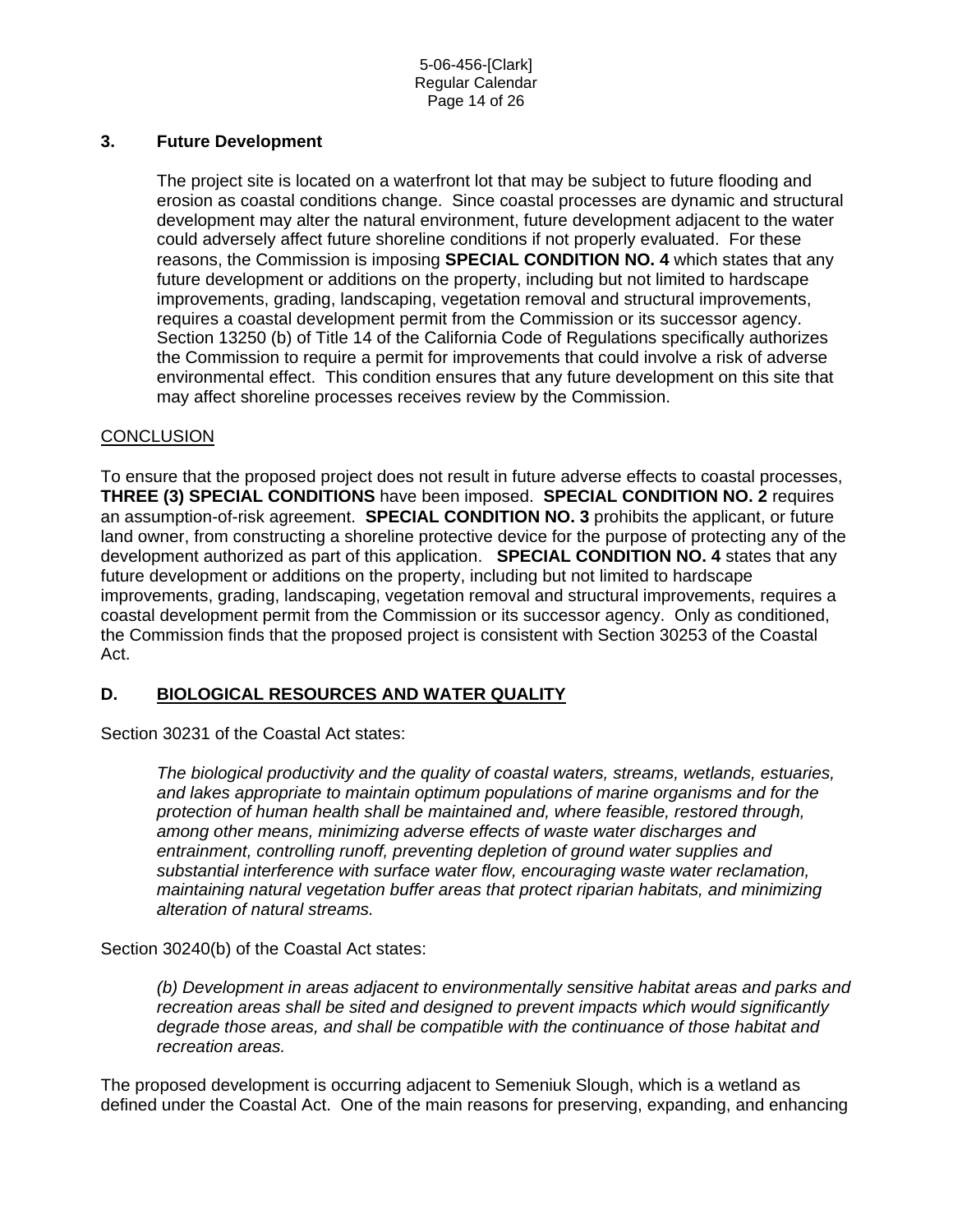#### 5-06-456-[Clark] Regular Calendar Page 15 of 26

Southern California's remaining wetlands is because of their important ecological function. First and foremost, wetlands provide critical habitat, nesting sites, and foraging areas for threatened or endangered species. Wetlands also serve as migratory resting spots on the Pacific Flyway a north-south flight corridor extending from Canada to Mexico used by migratory bird species. In addition, wetlands serve as natural filtering mechanisms to help remove pollutants from storm runoff before the run-off enters into streams and rivers leading to the ocean. Further, wetlands serve as natural flood retention areas.

Moreover, preserving, expanding, and enhancing Southern California's remaining wetlands is particularly critical because of their scarcity. As much as 75% of coastal wetlands in southern California have been lost, and, statewide up to 91% of coastal wetlands have been lost.

Development, including grading and the construction of residential structures, could cause impacts upon adjacent wetlands by discharging silt to the wetlands. In addition, occupation and use of residential structures adjacent to wetlands can cause disturbances to the biological resources in the wetlands.

Section 30240(b) of the Coastal Act requires that development in areas adjacent to environmentally sensitive habitat areas, such as wetlands, must be sited and designed to prevent impacts which would significantly degrade those areas. In addition, Section 30231 of the Coastal Act requires that the biological productivity and quality of coastal waters and wetlands be maintained. One way the Commission has sought to protect wetlands is to establish a buffer between wetlands and proposed development. Buffer areas are undeveloped lands surrounding wetlands. Buffer areas serve to protect wetlands from the direct effects of nearby disturbance. In addition, buffer areas can provide necessary habitat for organisms that spend only a portion of their life in the wetland such as amphibians, reptiles, birds, and mammals. Buffer areas provide obstructions which help minimize the entry of domestic animals and humans to wetlands. Buffers also provide visual screening between wetland species that are sensitive to human impacts, such as lighting. Buffers can also reduce noise disturbances to wetland species from human development.

At the rear of the existing residence located on the  $1<sup>st</sup>$  property are a patio deck and also a deck over the slough attached to two docks. On the 2<sup>nd</sup> property and into the slough there are portions of a patio deck and planter, steps leading to the slough, a small boat dock, and a large boat. The Mean High Water Line is located at approximately +4.65', which is located adjacent to the patio deck and planter and stairs and underneath the boat docks and deck (all located on the 2<sup>nd</sup> property). The proposed project includes a portion of habitable area encroaching slough-ward and a new rear yard 1<sup>st</sup> floor covered patio deck that will also be encroaching slough-ward. The habitable area of the existing/proposed single-family residence is located a minimum 5-feet and a maximum 18-feet from the Mean High Water Line. However, the proposed 1<sup>st</sup> floor rear yard covered patio deck would encroach a maximum 5' waterward and be a minimum 7-feet and a maximum 13-feet feet from the Mean High Water Line. However, this buffer is much smaller than the 100-foot buffer normally required by the Commission for development adjacent to wetlands. However, since the subject lot is only approximately 90-feet deep at its farthest point, a 100-foot buffer would preclude the construction of any development on the lot.

The lot upon which the proposed development is being constructed pre-dates the Coastal Act. This lot was part of a larger residential subdivision which, like this lot, were developed with residential structures which are similar to the proposed development in square footage, dimension, and setback. The proposed development is in-fill development. Any impacts upon Semeniuk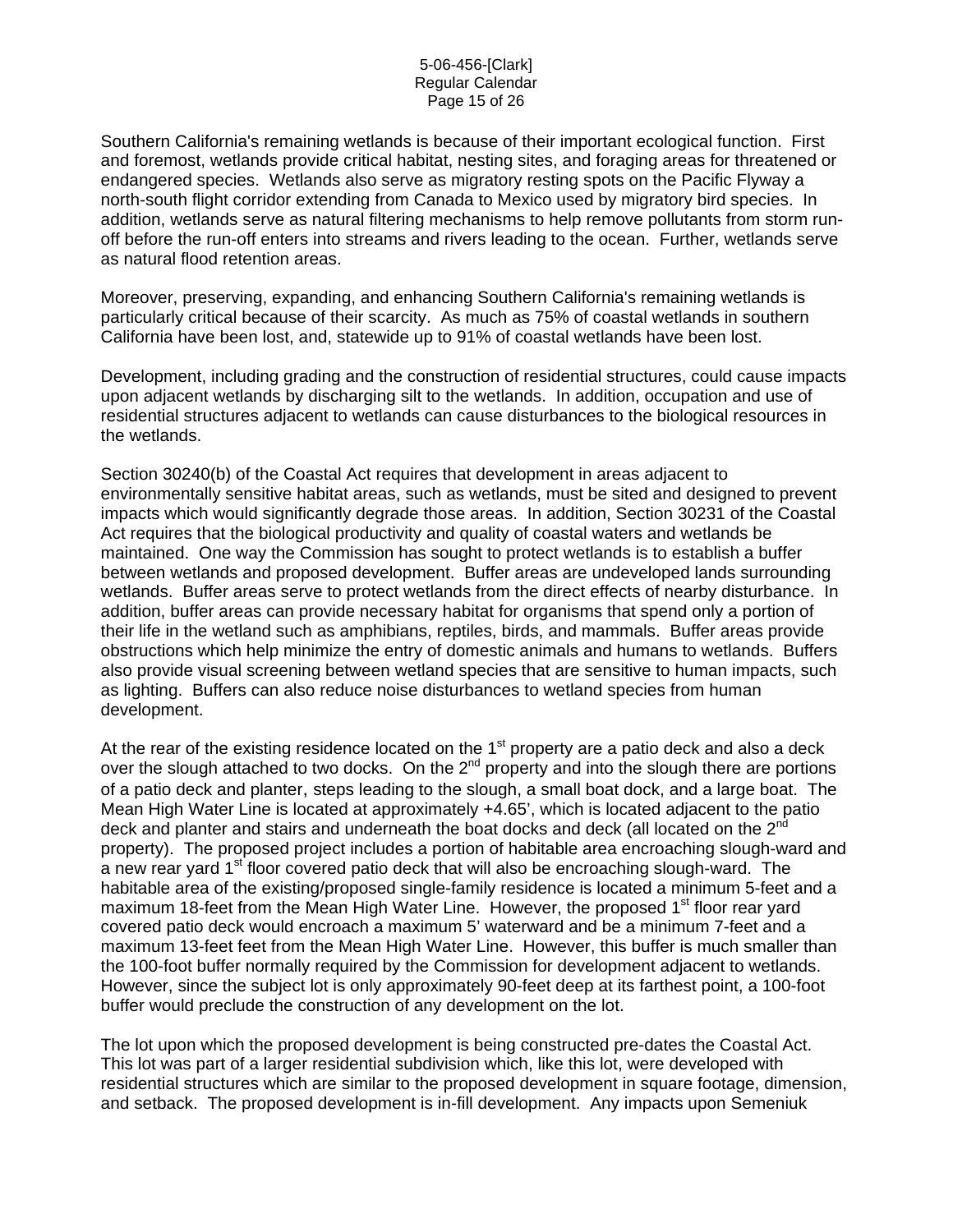Slough related to light, noise and other disturbance related impacts have already been caused by the presence of the existing pre-Coastal Act development on this site and flanking the proposed project site. The presence of the proposed development would not cause any significant encroachment upon the wetlands. Also, the additional light, noise and related impacts caused by the proposed development would not be significant compared with the pre-existing development.

If construction equipment and staging is not appropriately managed, adverse impacts upon the Semeniuk Slough could occur. For instance, soil stockpiles could erode causing sedimentation of wetlands. In addition, if not sited appropriately, construction equipment and activity could cause trampling of the wetlands. The applicant has not submitted such a construction staging plan. Therefore, the Commission imposes **SPECIAL CONDITION NO. 5**, which requires submittal of construction staging area(s) and construction corridor(s) plans that will avoid impacts to wetlands. The plan shall demonstrate that construction equipment or activity shall not occur outside the staging area and construction corridor identified on the site plan required by this condition and that construction equipment and activity shall not be placed in any location which would result in impacts to wetlands. The plan shall include, at a minimum, the following components: a site plan that depicts the limits of the staging area(s); construction corridor(s); construction site; the location of construction fencing and temporary job trailers with respect to existing wetlands.

In addition, in order to ensure that construction and materials are managed in a manner which avoids impacts to adjacent wetlands, the Commission imposes **SPECIAL CONDITION NO. 6**, which requires that construction materials, debris, or waste be placed or stored where it will not enter storm drains or be subject to tidal erosion and dispersion; removal of debris within 24 hours of completion of construction; implementation of Best Management Practices (BMPs) and Good Housekeeping Practices (GHPs) designed such that construction debris and sediment are properly contained and secured on site and to prevent the unintended transport of sediment and other debris into coastal waters by wind, rain or tracking.

During storm events, the pollutants which have collected upon the roof and upon other impervious surfaces created by the proposed project may be discharged from the site into the storm water system and eventually into coastal waters which can become polluted from those discharges. Water pollution can result in decreases in the biological productivity of coastal waters. In addition, impervious surfaces magnify peak flows dramatically which can lead to erosion. In order to mitigate these impacts, the applicant has submitted a drainage run-off and control plan that shows drainage on site will be directed to permeable areas. The measures proposed by the applicant is acceptable. However, since the proposed project requires submittal of revised plans, there is a possibility that the submitted drainage and run-off control plans may change. Therefore, revised drainage and run-off control plans are necessary. Thus, the Commission imposes **SPECIAL CONDITION NO. 7**, which requires submittal of revised drainage and run-off control plans.

No Landscaping Plans have been submitted with the proposed project. The placement of any vegetation that is considered to be invasive which could supplant native vegetation should not be allowed. Invasive plants have the potential to overcome native plants and spread quickly. Invasive plants are generally those identified by the California Invasive Plant Council (http://www.calipc.org/) and California Native Plant Society (www.CNPS.org) in their publications. Furthermore, any plants in the landscape plan should only be drought tolerant to minimize the use of water (and native to coastal Orange County and appropriate to the habitat type). The term drought tolerant is equivalent to the terms 'low water use' and 'ultra low water use' as defined and used by "A Guide to Estimating Irrigation Water Needs of Landscape Plantings in California" prepared by University of California Cooperative Extension and the California Department of Water Resources dated August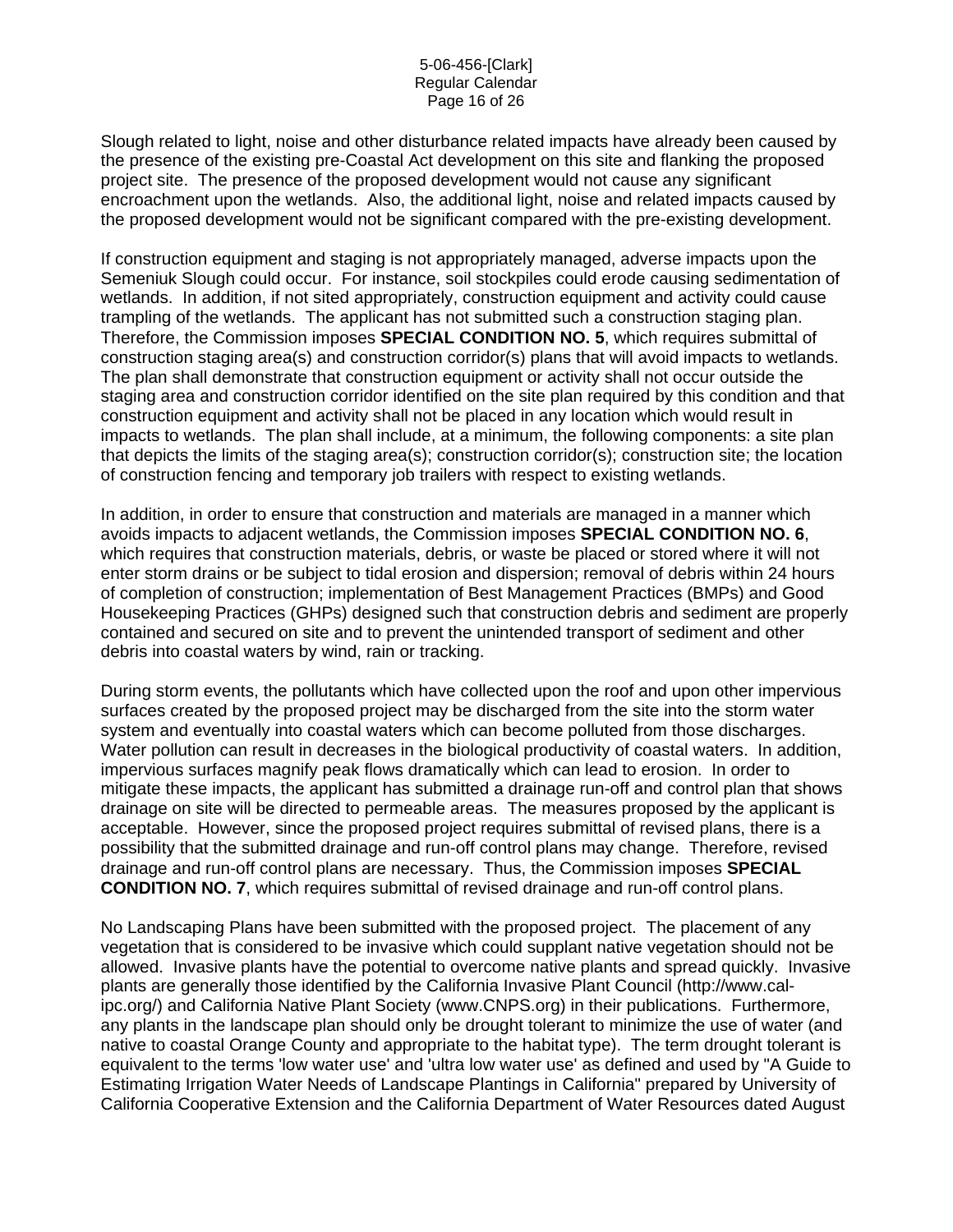#### 5-06-456-[Clark] Regular Calendar Page 17 of 26

2000 available at<http://www.owue.water.ca.gov/landscape/pubs/pubs.cfm>. Thus, the Commission imposes **SPECIAL CONDITION NO. 8**, which requires the applicant to submit a Landscape Plan, which consists of native drought tolerant non-invasive plants that are appropriate to the habitat type.

An additional concern is the impact lighting may have upon the wetland. Thus, **SPECIAL CONDITION NO. 9** has been imposed, which requires that all replaced or new lighting within the development shall be directed and shielded so that light is directed toward the ground and away from the wetlands.

The development is also located adjacent to a sensitive habitat area that could be impacted unless such development is appropriately designed and controlled. For this reason, the Commission is imposing **SPECIAL CONDITION NO. 4** which states that any future development or additions on the property, including but not limited to hardscape improvements, grading, landscaping, vegetation removal and structural improvements, requires a coastal development permit from the Commission or its successor agency. Section 13250 (b) of Title 14 of the California Code of Regulations specifically authorizes the Commission to require a permit for improvements that could involve a risk of adverse environmental effect. This condition ensures that any future development on this site that may affect sensitive habitat receives review by the Commission.

## **CONCLUSION**

To ensure that the proposed project does not result in future impacts to wetlands or water quality, **SIX (6) SPECIAL CONDITIONS** have been imposed. **SPECIAL CONDITION NO. 4** states that any future development or additions on the property, including but not limited to hardscape improvements, grading, landscaping, vegetation removal and structural improvements, requires a coastal development permit from the Commission or its successor agency. **SPECIAL CONDITION NO. 5** requires submittal of construction staging area(s) and construction corridor(s) plans that will avoid impacts to wetlands. **SPECIAL CONDITION NO. 6** requires conformance with certain requirements related to the storage and management of construction debris and equipment. **SPECIAL CONDITION NO. 7** requires submittal of revised drainage and run-off control plans. **SPECIAL CONDITION NO. 8** requires submittal of landscape plans. **SPECIAL CONDITION NO. 9** requires adherence to requirements for exterior lighting adjacent to the wetland. As conditioned, the Commission finds that the proposed project is consistent with Coastal Act Sections 30231 and 30240 (b) of the Coastal Act.

# **E. PUBLIC ACCESS**

Section 30212 of the Coastal Act states, in relevant part:

*(a) Public access from the nearest public roadway to the shoreline and along the coast shall be provided in new development projects except where:* 

*(2) adequate access exists nearby…* 

The subject site is a waterfront lot located between the nearest public roadway and the shoreline in the City of Newport Beach. There is wetland adjacent to the subject site. Public access, as indicated in the City's certified land use plan, is available adjacent to the project site along the Federal land adjacent to the slough accessible at street ends located off of Canal Circle. For example, public access is available at a street end located two (3) lots (approximately 60-feet)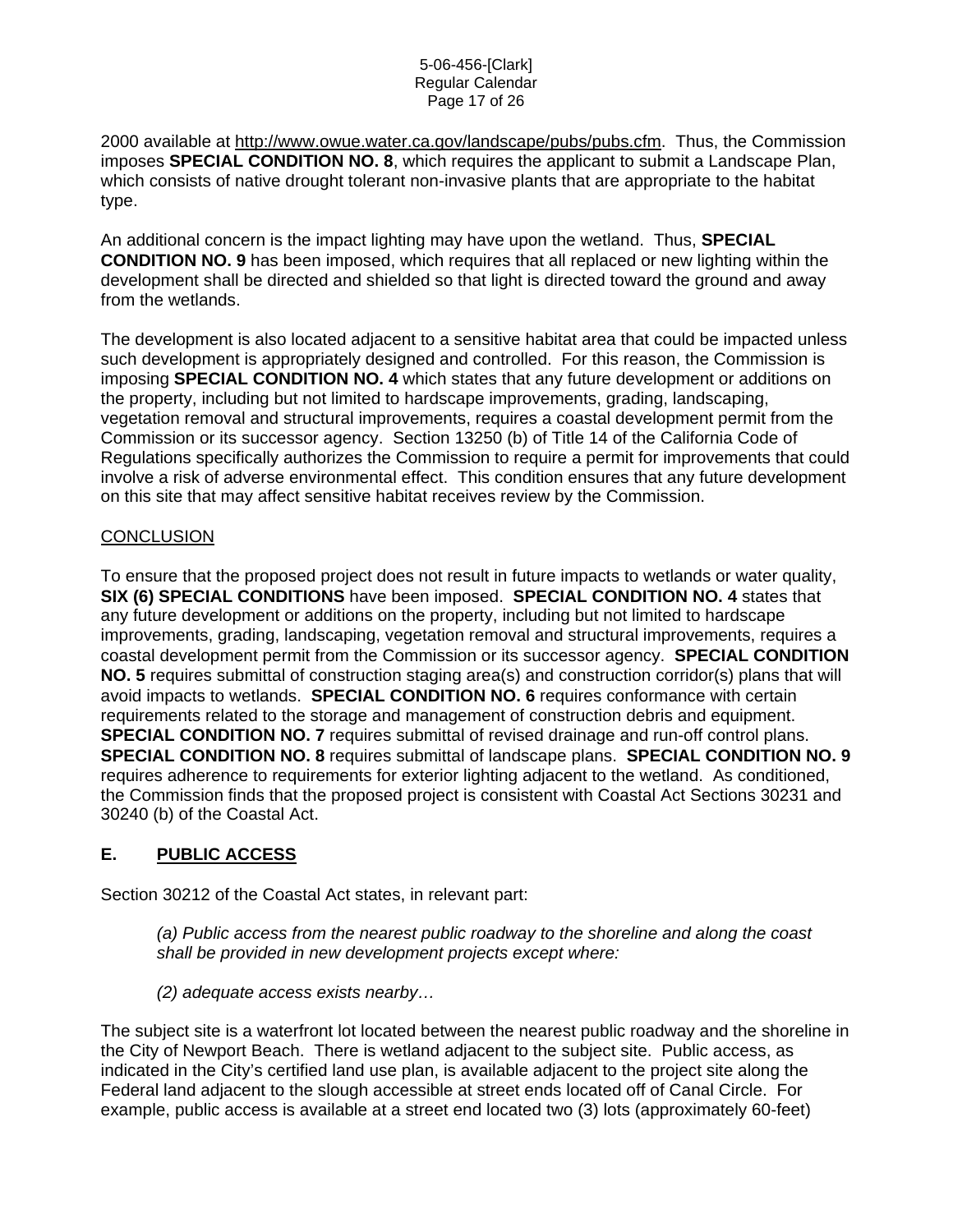#### 5-06-456-[Clark] Regular Calendar Page 18 of 26

south of the project site (Exhibit #2). The proposed development will not obstruct access along the slough.

When a private development does not provide adequate on-site parking, users of that development who arrive by automobile are forced to occupy public parking used by visitors to the coastal zone. Thus, all private development must provide adequate on-site parking to minimize adverse impacts on public access.

## **CONCLUSION**

The Commission has consistently found that two parking spaces are adequate to satisfy the parking demand generated by one individual residential unit. The existing single-family residence has a two-car garage and the proposed project will also have a two-car garage. Thus, as proposed, the development is consistent with the parking typically required by the Commission. Therefore, as proposed, the Commission finds adequate access is available nearby, sufficient parking is provided on site and thus, the proposed development is consistent with Section 30212 of the Coastal Act.

# **F. DEED RESTRICTION**

To ensure that any prospective future owners of the property are made aware of the applicability of the conditions of this permit, the Commission imposes **SPECIAL CONDITION NO. 9** requiring that the property owners record a deed restriction against the residential property, referencing all of the above special conditions of this permit and imposing them as covenants, conditions and restrictions on the use and enjoyment of the Property. Thus, as conditioned, any prospective future owner will receive actual notice of the restrictions and/or obligations imposed on the use and enjoyment of the land including the risks of the development and/or hazards to which the site is subject, and the Commission's immunity from liability.

## **G. LOCAL COASTAL PROGRAM**

Section 30604(a) of the Coastal Act provides that the Commission shall issue a coastal development permit only if the project will not prejudice the ability of the local government having jurisdiction to prepare a Local Coastal Program that conforms with the Chapter 3 policies of the Coastal Act.

The City of Newport Beach Land Use Plan (LUP) was certified on May 19, 1982. Since the City only has an LUP, the policies of the LUP are used only as guidance. The recently updated (October 2005) Newport Beach LUP includes the following policies that relate to development at the subject site:

*Require removal of unauthorized bulkheads, docks and other patios or other structures that impact wetlands or other sensitive habitat (Policy 4.1.3-1 A)* 

*Strictly control encroachments into natural habitats to prevent impacts that would significantly degrade the habitat (Policy 4.1.3-1 D)* 

*Remove unauthorized structures that encroach into the Semeniuk Slough, the Upper Newport Bay Marine Park, or other wetland areas. Prohibit future encroachment of structures into these areas unless structures are absolutely necessary for public well being.*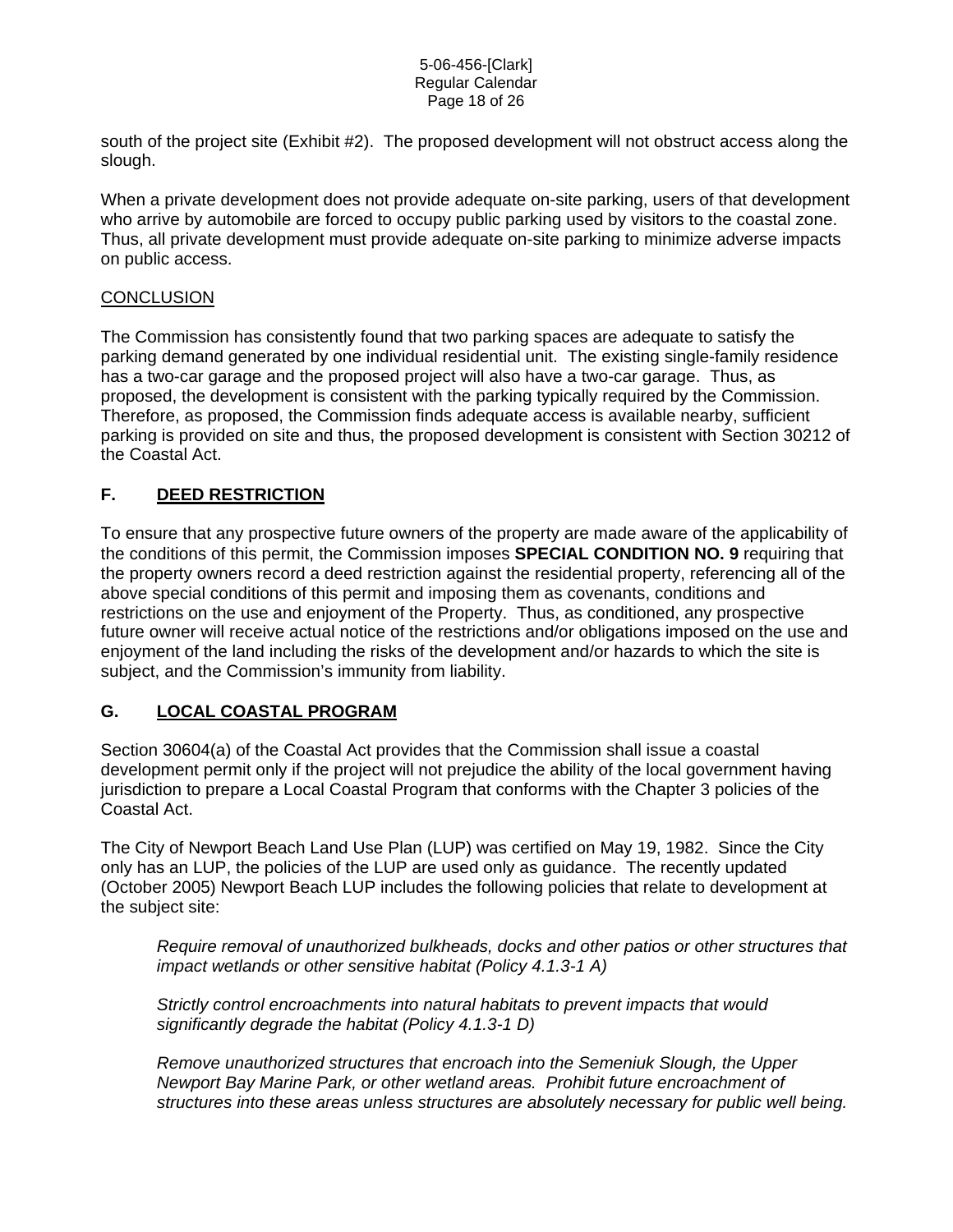#### 5-06-456-[Clark] Regular Calendar Page 19 of 26

*Minimize any necessary encroachment into wetland habitats to the extent feasible and permanent loss of wetland habitat shall be mitigated (Policy 4.1.3-10).* 

*Require buffer area around wetlands of a sufficient size to ensure the biological integrity and preservation of the wetland that they are designed to protect. Wetlands shall have a minimum buffer width of 100 feet wherever possible. Smaller wetland buffers may be allowed only where it can be demonstrated that 1) a 100-foot wide buffer is not possible due to site specific constraints, and 2) the proposed narrower buffer would be amply protective of the biological integrity of the wetland given the site-specific characteristics of the resource and of the type and intensity of disturbance (Policy 4.2.2-3).* 

The project site has an unpermitted rear patio deck and planter, steps leading to the slough, a small boat dock, and a large boat dock that encroaches into the Semeniuk Slough. The proposed project does not seek authorization of these unpermitted structures. As conditioned for revised plans to show and state that the unpermitted rear patio deck and planter, steps leading to the slough, a small boat dock, and a large boat dock are not authorized by any Coastal Development Permit, the proposed project is consistent with the above LUP policies. In addition, a minimal buffer is allowed due to the size of the subject lot and the pattern of development in the area. As conditioned, the project will result in no encroachment upon the slough. The proposed development, as conditioned, is consistent with Chapter 3 of the Coastal Act and with the certified Land Use Plan for the area. Approval of the project, as conditioned, will not prejudice the ability of the local government to prepare a Local Coastal Program that is in conformity with the provisions of Chapter 3.

# **H. CALIFORNIA ENVIRONMENTAL QUALITY ACT (CEQA)**

Section 13096(a) of Title 14 of the California Code of Regulations requires Commission approval of Coastal Development Permit applications to be supported by a finding showing the application, as conditioned by any conditions of approval, to be consistent with any applicable requirements of the California Environmental Quality Act (CEQA). Section 21080.5(d)(2)(A) of CEQA prohibits a proposed development from being approved if there are feasible alternatives or further feasible mitigation measures available which would substantially lessen any significant adverse effect which the activity may have on the environment.

The City of Newport Beach is the lead agency for California Environmental Quality Act (CEQA) purposes. The project was determined by the City to be Categorically Exempt.

The proposed project is located in an urban area. All infrastructure necessary to serve the site exists in the area. As conditioned, the proposed project has been found consistent with the hazard, biological resource and water quality protection, visual resource and public access policies of Chapter 3 of the Coastal Act. Mitigation measures include: **1)** submittal of revised project plans; **2)** an assumption-of-risk agreement; **3)** no future shoreline protective device agreement; **4)** future development agreement; **5)** submittal of construction staging area(s) and construction corridor(s) plans; **6)** conformance with certain requirements related to the storage and management of construction debris and equipment; **7)** submittal of revised drainage and run-off control plans; **8)** adherence to requirements for exterior lighting adjacent to the wetland; **9)** submittal of landscape plans and **10)** a deed restriction against the residential property, referencing all of the special conditions contained in this staff report.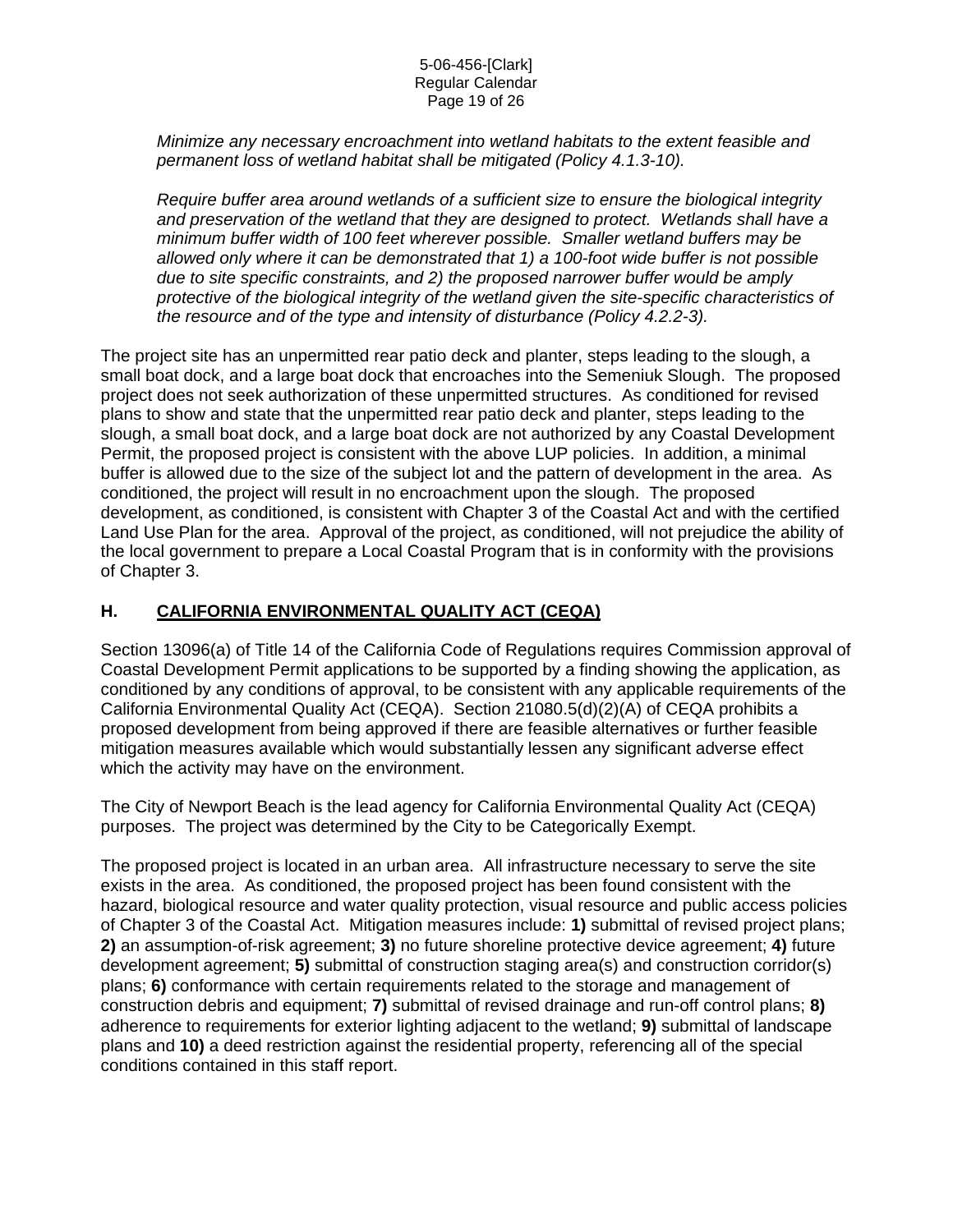#### 5-06-456-[Clark] Regular Calendar Page 20 of 26

As conditioned, there are no feasible alternatives or additional feasible mitigation measures available which would substantially lessen any significant adverse effect, which the activity may have on the environment. Therefore, the Commission finds that the proposed project, as conditioned to mitigate the identified impacts, is the least environmentally damaging feasible alternative and can be found consistent with the requirements of the Coastal Act to conform to CEQA.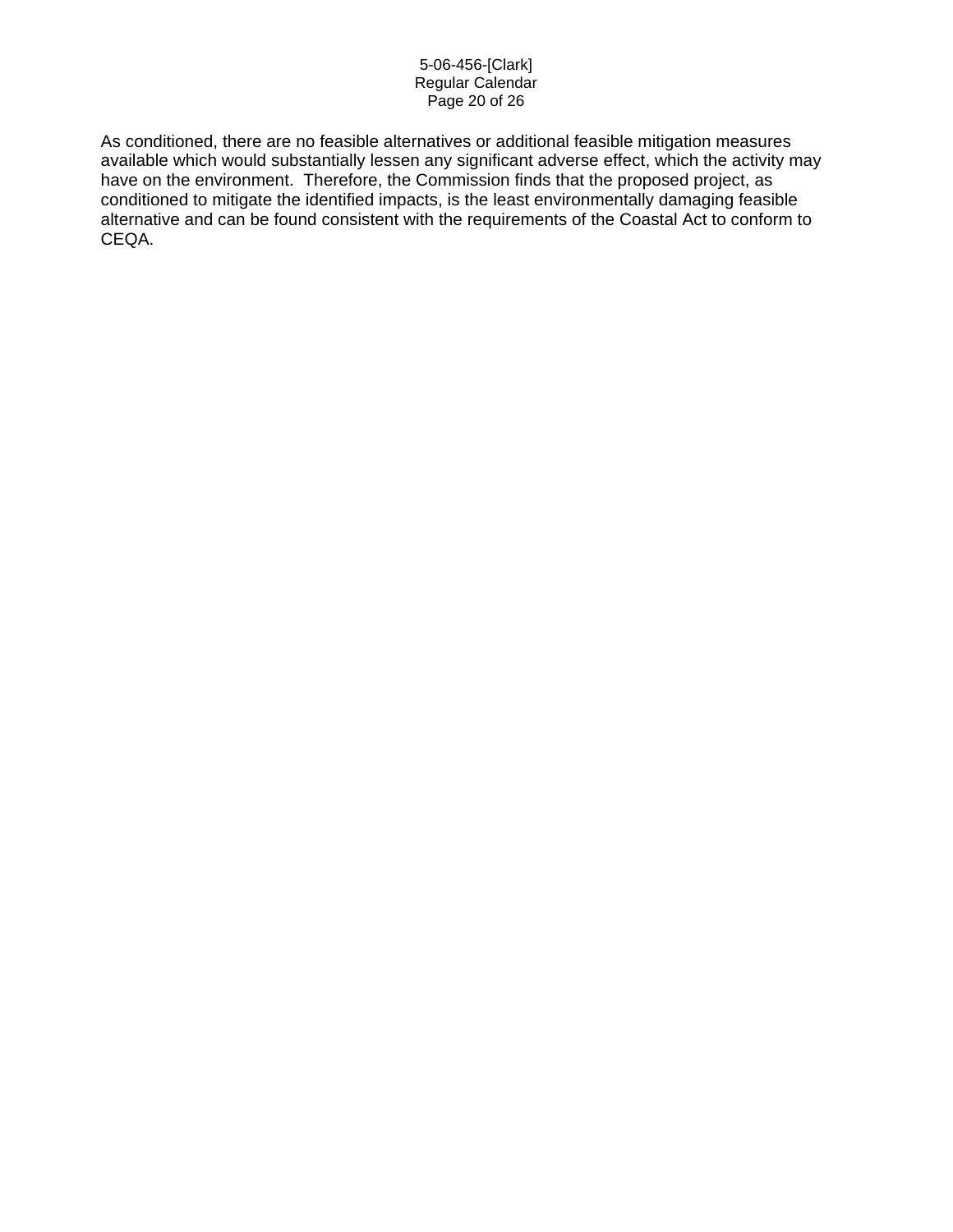#### 5-06-456-[Clark] Regular Calendar Page 21 of 26

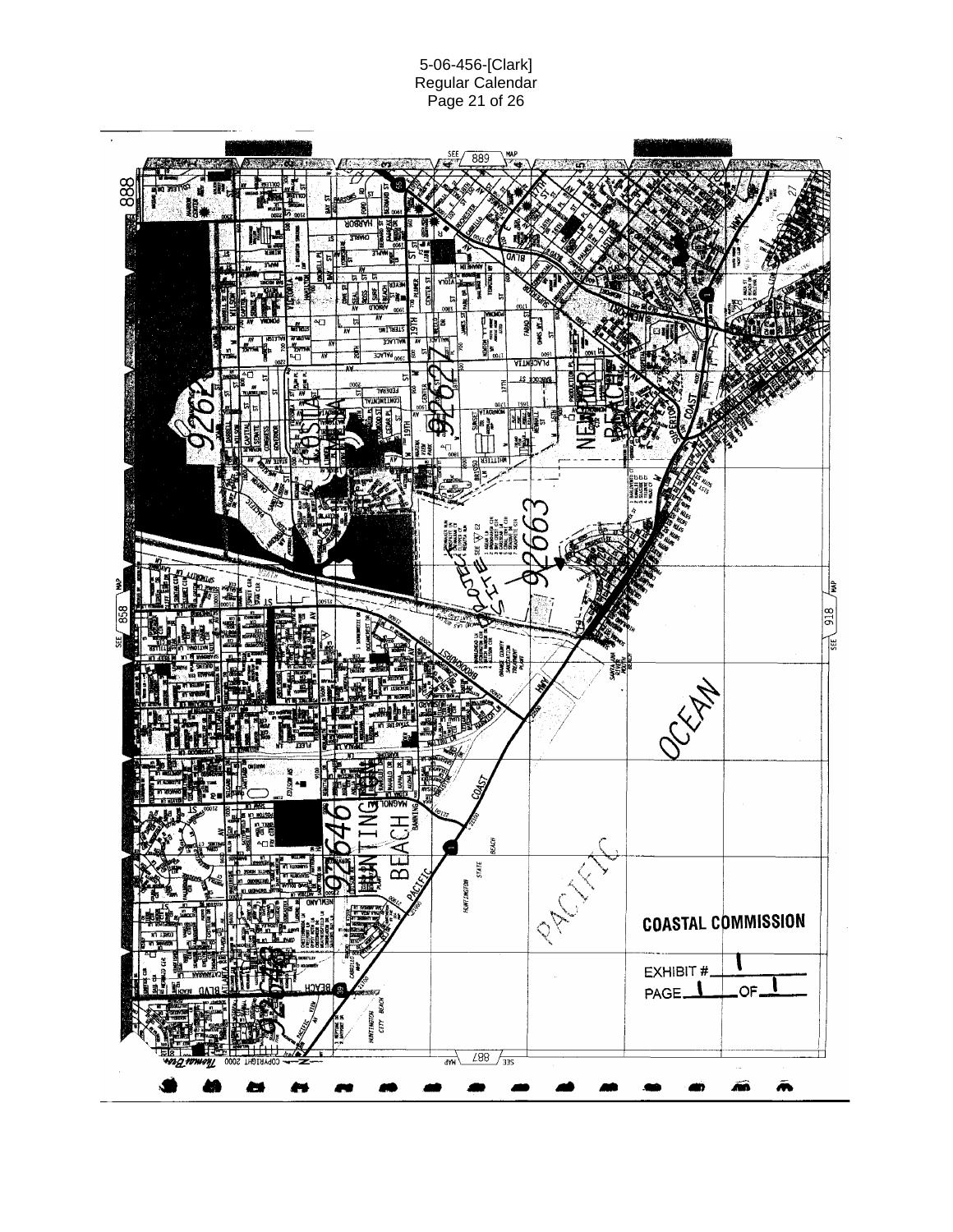5-06-456-[Clark] Regular Calendar Page 22 of 26

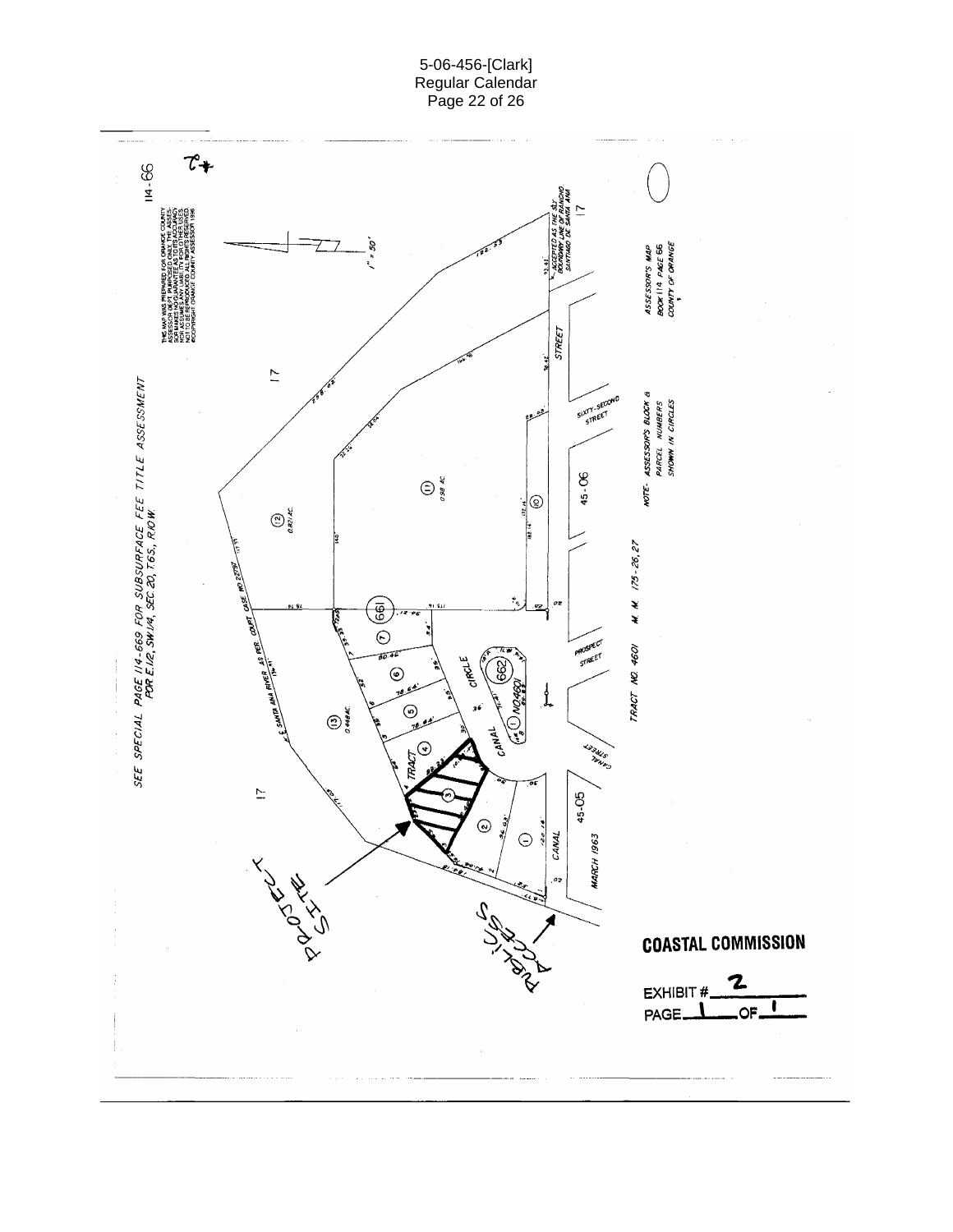3 Canal Circle · Newport Beach, CA  $\overline{1}$ .0 The Clark Residence NĴI 0XV  $d\Omega$ **VARIANCE #758**<br>JULY 18, 1963<br>SETBACKS<br>FRONT: 5'-0"<br>FEAR: 5'-0"<br>REAR: 5'-0" SITE PLAN W/PROPOSED ROOF בות המשפחה של המשפח היה המשפחה של המשפחה של המשפחה של המשפחה של המשפחה של המשפחה המשפחה של המשפחה של המשפחה של<br>האופי המשפחה המשפחה המשפחה המשפחה המשפחה המשפחה המשפחה המשפחה המשפחה המשפחה המשפחה המשפחה המשפחה המשפחה המשפחה L FAS del DIR SODERIN SOMMALS IN THOME COMPTANT. 192 P. NORTHWEST<br>OF DIRECTOR OF DRAGE 31, D.3 MILES DURANCE OF THE SAMPA AND WINTER ON<br>COMPTANT OF DRAGE 31, D.3 MILES DURANCE OF THE BANK AND WINTER MANDET DOCT BROEST LAT **THE PERSON REPORT**  $\overline{\phantom{a}}$ J k. **18.81 19.92** ł, **CALLADY** PROPOSED LIMITS OF 2nd FLOOR ADDITION LIVING SPACE DECK ۰ œ SECTION 图》<br>图 PROPOSED LIMITS OF 1st HOODS ADDITION **COASTAL COMMISSION** З EXHIBIT # PAGE<sup>1</sup> OF.  $t_{\rm exp}$ 

5-06-456-[Clark] Regular Calendar Page 23 of 26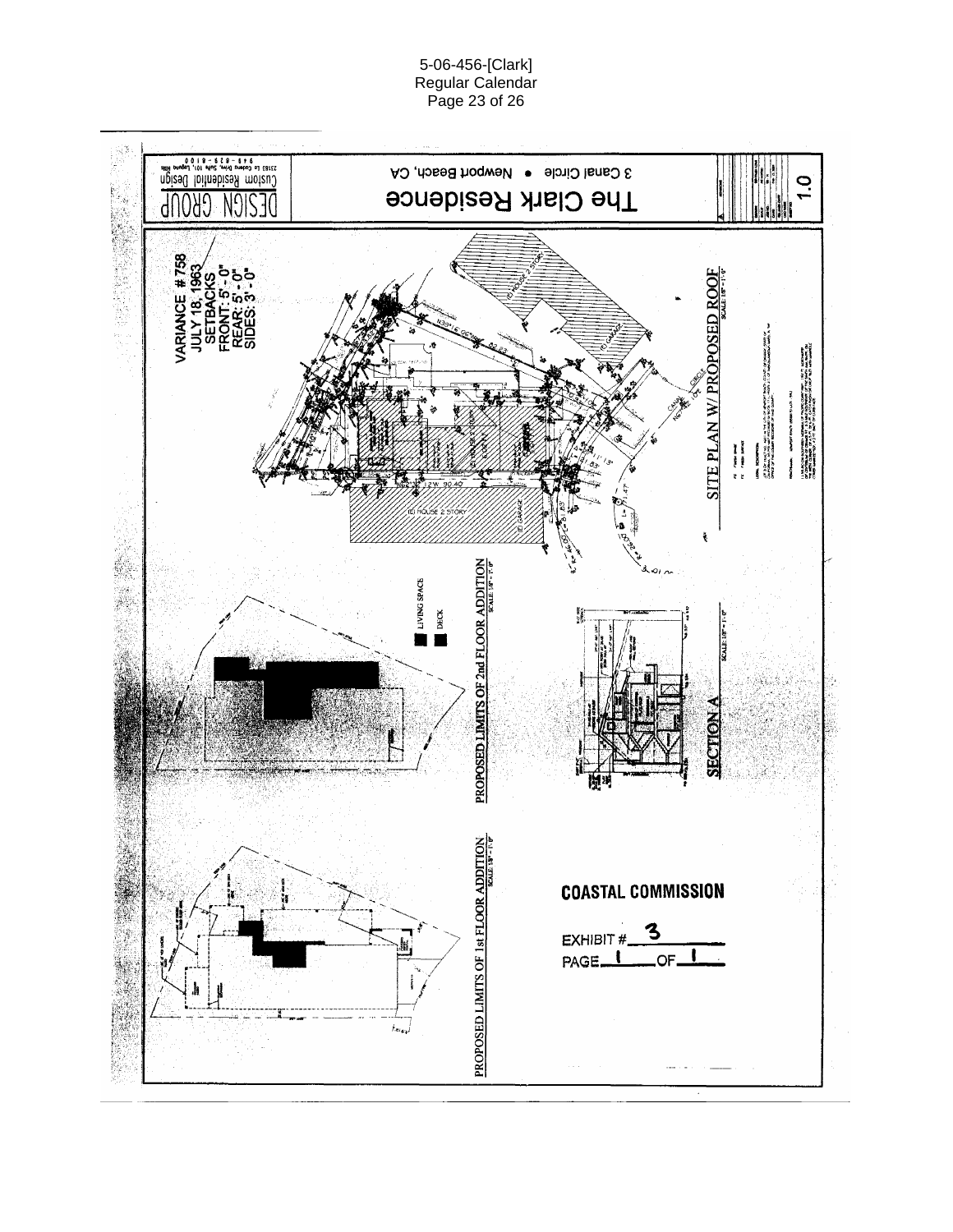5-06-456-[Clark] Regular Calendar Page 24 of 26

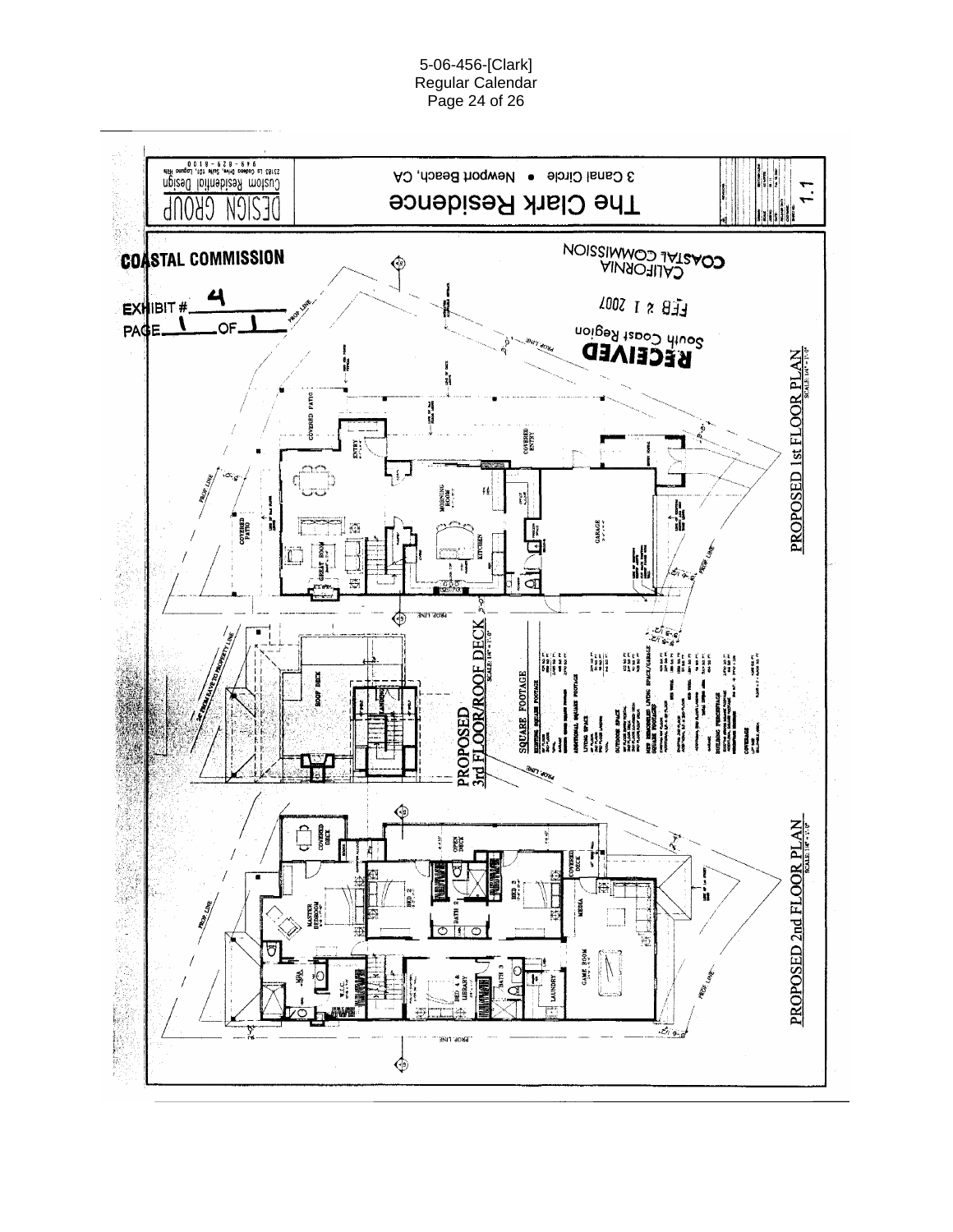

5-06-456-[Clark] Regular Calendar Page 25 of 26